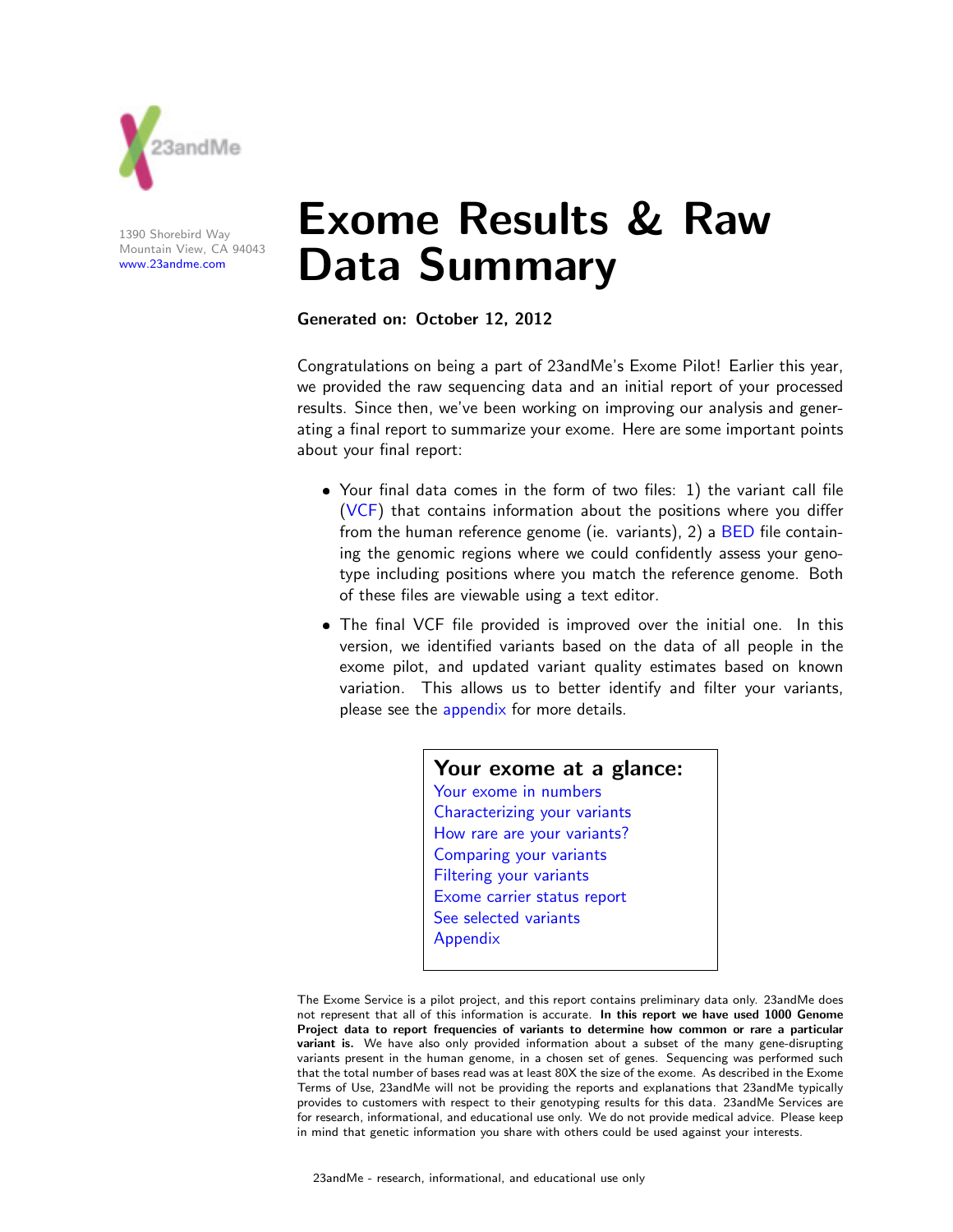### Your exome in numbers



Figure 1: Getting from raw reads to called variants. A) The number of bases obtained by sequencing your exome. The top line indicates total coverage. B) Total number of called bases in your exome. The vast majority are the same as the reference genome. C) An expansion of the small sliver of variants depicted in B. These are the variants present in your VCF file.

Welcome to your exome, the 50 million DNA bases of your genome encoding all your proteins. This data begins as a collection of raw reads which are then aligned against the reference genome (Figure 1A). We analyze the regions where multiple reads overlap to detect where your DNA sequence differs from the reference. In most positions, you will match the reference sequence exactly (Figure 1B), but the small number of variants where you differ are collected into a final VCF file (Figure 1C). The figures in this report are based on the variants that pass all filters.

There are many approaches to this process. We implemented the Broad Institute's "Best Practice" protocol for exome sequence analysis (see Appendix). You can read a detailed description of it here.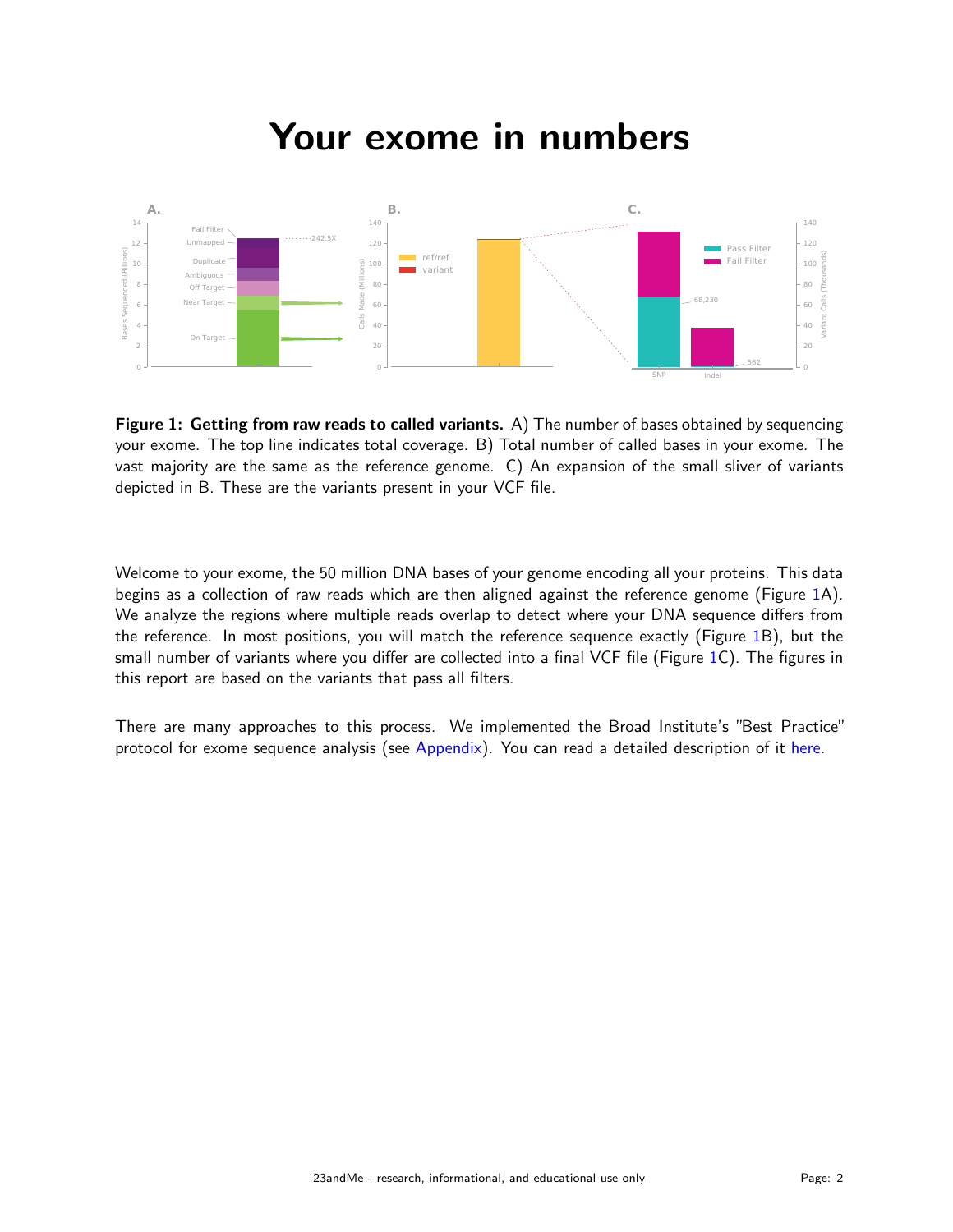### Characterizing your variants



Figure 2: Predicting impact of variants on gene function. An overview of your variants and their predicted impact on gene function.

The variants in your VCF file are the positions in your genome that differ from the reference genome. Most of these variants are likely to be functionally neutral and unlikely to cause any severe disorders. Pinpointing genuine disease mutations is still challenging and we used a number of software tools to identify those that may be functionally important. We estimated the impact a variant has on gene function based on the severity of its effect on the gene product:

#### High impact:

Frame shift Insertion or deletion of bases, not multiple of 3.

Splice site Variant at the 'splicing site' may disrupt the consensus splicing site sequence.

Stop gain Premature termination of peptides, which would disable protein function.

Start loss Loss of the start codon.

Stop loss Loss of the stop codon.

#### Moderate impact:

Nonsynonymous substitution Non-conservative change altering an amino acid in a protein.

Codon insertion or deletion Insertion or deletion of bases, a multiple of 3.

#### Low impact:

Synonymous substitution Variant that does not alter the amino acid sequence due to codon degeneracy.

Start gain Variant resulting in the gain of a start codon.

Synonymous stop Variant changing one stop codon into another.

#### Unknown impact:

All Variant falls either in an intron, UTR, non-coding transcript or up-/downstream of a gene. These variants are less likely to impact the amino-acid sequence of the protein, however may affect other elements of gene expression.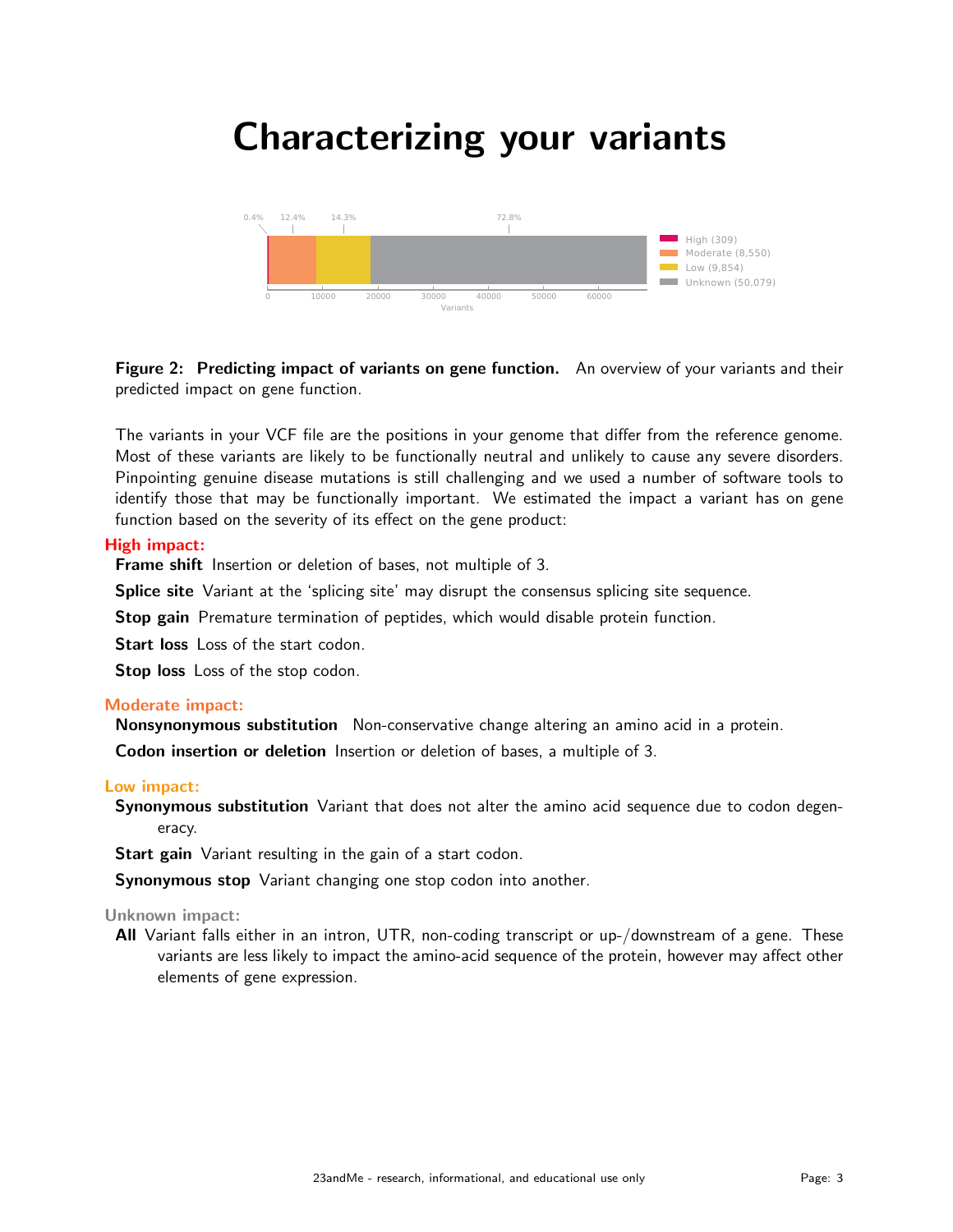### How rare are your variants?



Figure 3: Variant frequencies. The allele frequencies of the variants in your exome. Unknown: allele is present in a public database but no frequency data was available.

One of the advantages of exome sequencing is that we can detect sequence variants that are unique to you! We compared your variants to dbSNP (build 135) and the variants detected by the 1000 Genomes Project (release: 08-26-2011) to divide your variants into the following categories:

- novel variant has not been observed in either database
- **unknown** variant has been observed in dbSNP but not the 1000 Genomes dataset and therefore no allele frequency is available
- **rare** variant with an allele frequency  $\langle 1\%$
- **somewhat rare** variant with a frequency  $1-5%$
- common frequency of the variant is greater than 5<sup>%</sup>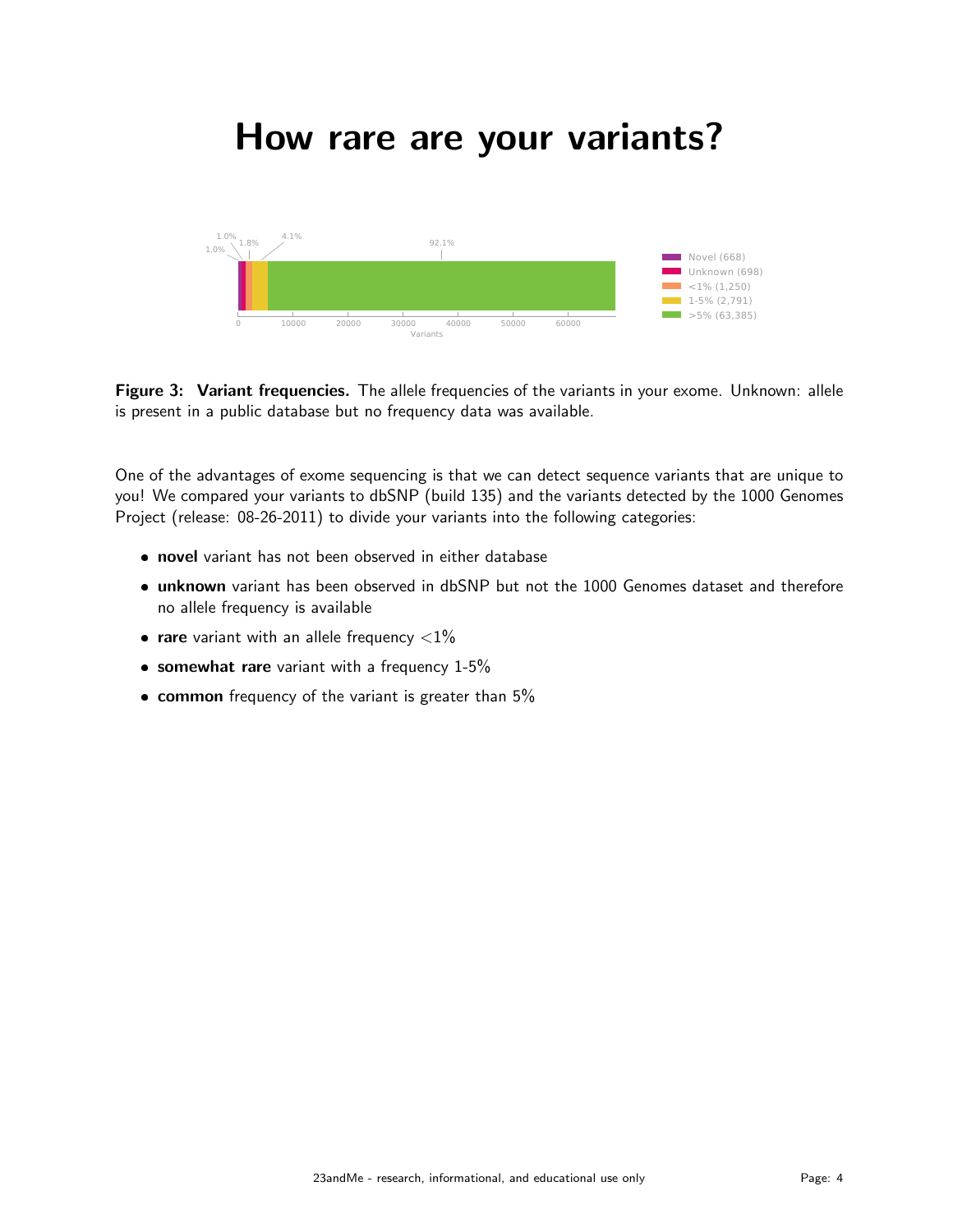## Comparing your variants

Now that we have data for everybody in the exome pilot we can see how you compare to the other participants. In the following series of figures we divide your variants into different categories and plot the number of variants in each category as bar chart. We then overlay a Box Plot showing a summary of the equivalent distribution for all exomes in the pilot.

There are many different ways that we could compare the data, here are the ones that we found to be the most informative:

#### Impact

Figure 4 breaks down your variants by their predicted impact on gene function.

#### **Effect**

Figure 5 takes your high-impact variants and further classifies them according to their predicted effect on the gene product.

#### Location

Figure 6 looks at the location of your variants relative to the coding sequence.

#### **Frequency**

Figure 7 looks at the allele frequencies of your variants.



**Figure 4:** A comparison of the predicted impact of your variants. A) A breakdown of your variants into Low, Medium and High predicted impact (those with Unknown impact not shown). B) Zoom-in of variants predicted to have high impact.



Figure 5: A comparison of the predicted effect of your high-impact variants. Your high-impact variants classifed according to their predicted effect on the gene product.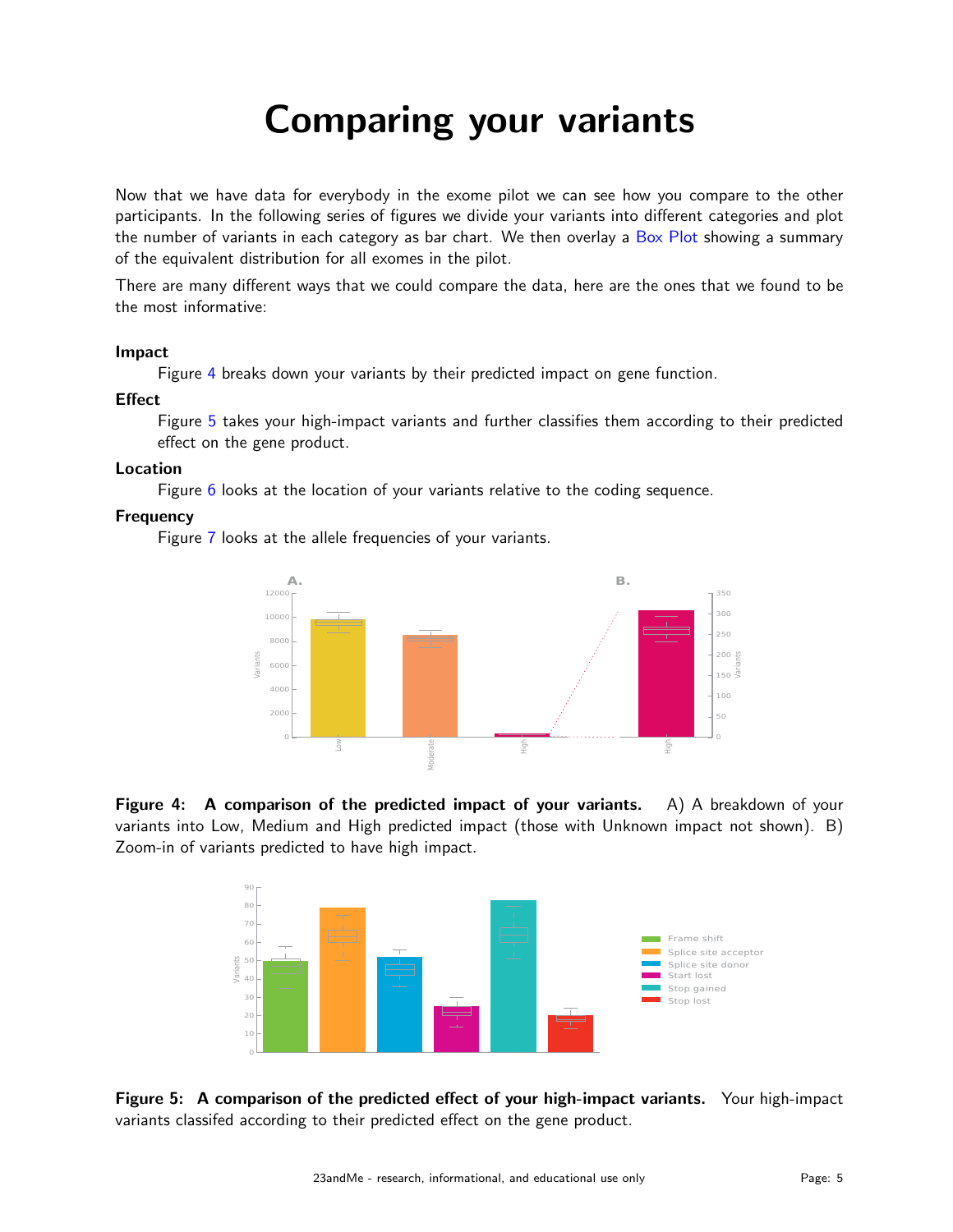

Figure 6: A comparison of the location of your variants relative to the coding sequence.  $A$ ) Your classified according to whether they overlap the coding portion of a transcript (Exon), the noncoding portion of a transcript (UTR) or an intron. Variants that are either upstream or downstream of a gene or in non-coding transcripts are classified as 'Other'. B) Zoom-in of variants located in the UTRs.



Figure 7: A comparison of the allele frequencies of your variants. A) The number of variants in your exome that are not present in one of the public databases (Novel) and those with no allele frequency in the 1000 Genomes Project (Unknown). B) The remainder of your variants with an allele frequency  $< 50\%$  categorized by frequency.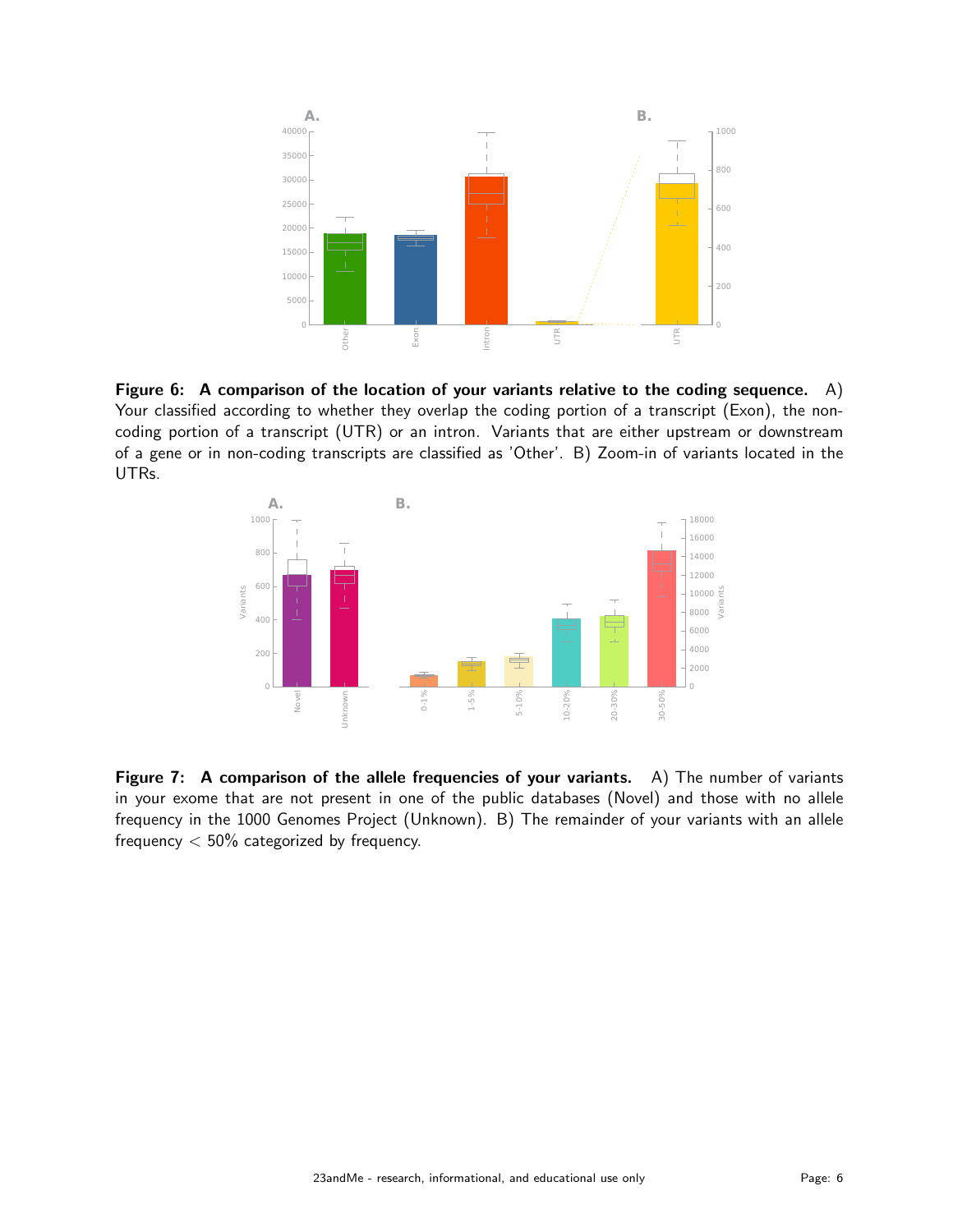#### Impact? Rare? GeneList? Annotated? II Variants (68792) High (309) Moderate (8550) Low (9854) Unknown (50079) Novel (142) Unknow (80)  $1%$ (269) 1-5% (504) 5-10% (450) >10% (7414) Yes (26) No (465) Yes (6) No (963) Filtered Set (32)

### Filtering your variants



Most sequence variants in your exome are likely to be neutral and do not cause any severe disorders. A filtering process is often undertaken to prioritize variants discovered through sequencing. To identify variants with potential functional effects (such as contributing to disease or other phenotypes of interest) we used four consecutive filters, depicted in the figure above: (1) impact of the variant on the gene product; (2) allele frequency of the variant; (3) location of the variant in one of 592 genes involved in Mendelian disorders; (4) annotated in dbSNP as either pathogenic or probably pathogenic.

We hope you find this initial list of variants interesting and that it will help you in your journey through your exome. This short list of variants only scratches the surface of what your genome contains and is just the beginning of where your data can take you. Have fun!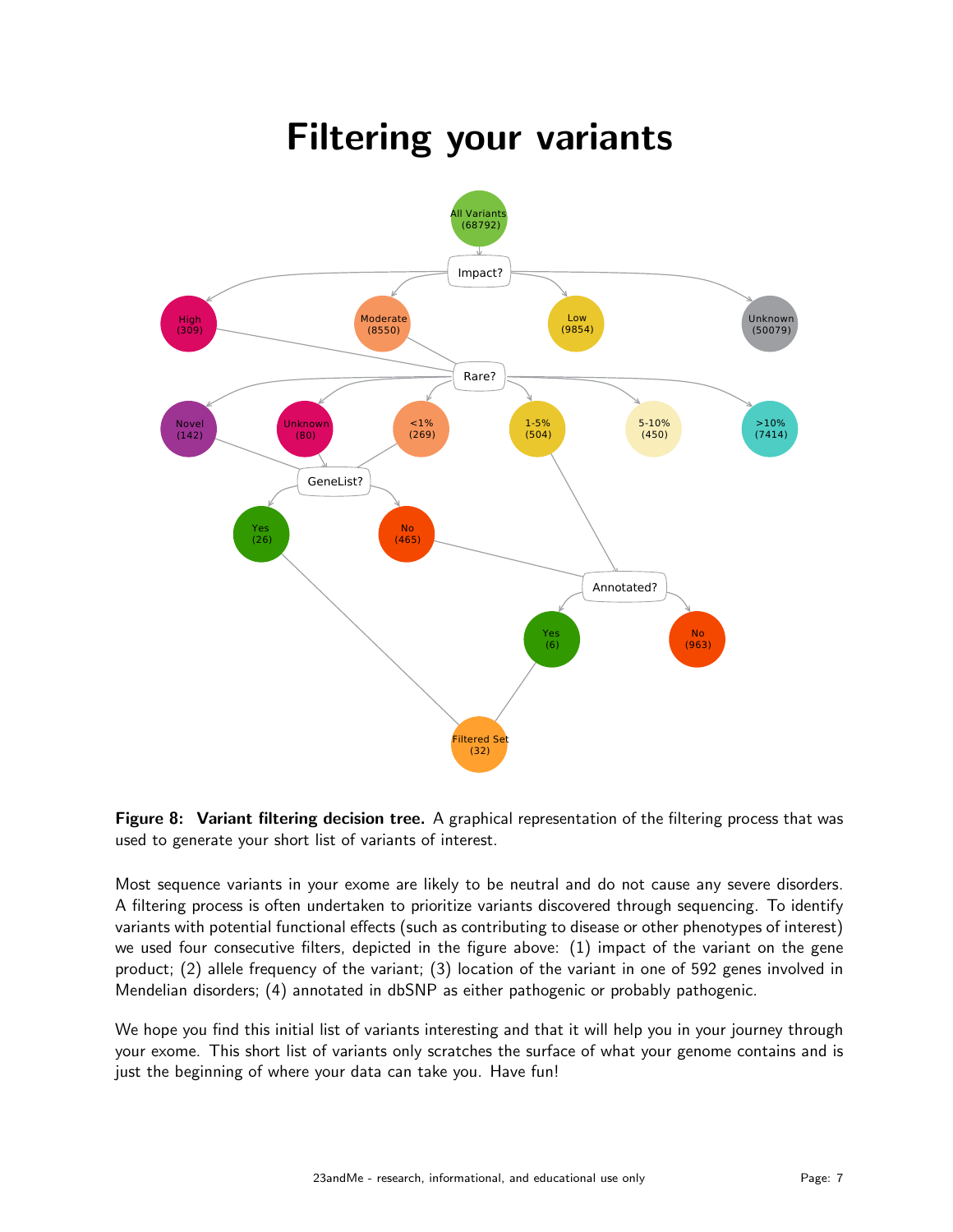## List of selected variants

| Variant 1:        | Gene: CNGB3 Your genotype: AG/A Location: chr8:87656008                                                                                     |                                                                    |
|-------------------|---------------------------------------------------------------------------------------------------------------------------------------------|--------------------------------------------------------------------|
| <b>Effect:</b>    | <b>FRAME SHIFT</b>                                                                                                                          | <b>Type:HIGH</b>                                                   |
| <b>Frequency:</b> | <b>1KGenomes: NA</b>                                                                                                                        | dbSNP: NA                                                          |
| <b>Quality:</b>   | <b>Genotype quality: 99.00</b>                                                                                                              | Coverage depth: 121                                                |
| Details:          | <b>Gene description:</b> cyclic nucleotide gated channel beta 3<br>Transcript: ENST00000320005<br><b>EntrezId: 54714</b><br>UniProt: Q9NQW8 | AA change: NA<br>Ensemblid: ENSG00000170289<br><b>OMIM: 605080</b> |
|                   | frame shift                                                                                                                                 | Domains<br>IPR000595: cNMP-bd dom                                  |

100 200 300 400 500 600 700 809 ENSP00000316605

| Variant 2:        | Gene: DSP Your genotype: G/GC Location: chr6:7585967                                              |                                                                           |
|-------------------|---------------------------------------------------------------------------------------------------|---------------------------------------------------------------------------|
| <b>Effect:</b>    | <b>FRAME SHIFT</b>                                                                                | <b>Type:HIGH</b>                                                          |
| <b>Frequency:</b> | <b>1KGenomes:</b> NA                                                                              | dbSNP: NA                                                                 |
| <b>Quality:</b>   | <b>Genotype quality: 99.00</b>                                                                    | Coverage depth: 229                                                       |
| Details:          | Gene description: desmoplakin<br>Transcript: ENST00000379802<br>EntrezId: 1832<br>UniProt: P15924 | AA change: NA<br><b>Ensemblid: ENSG00000096696</b><br><b>OMIM:</b> 125647 |
|                   | frame shift                                                                                       | Domains<br>IPR018159: Spectrin/alpha-actinin<br>IPR001101: Plectin repeat |
| 500               | 1000<br>1500<br>2000<br>2500<br>ENSP00000369129                                                   | 2871                                                                      |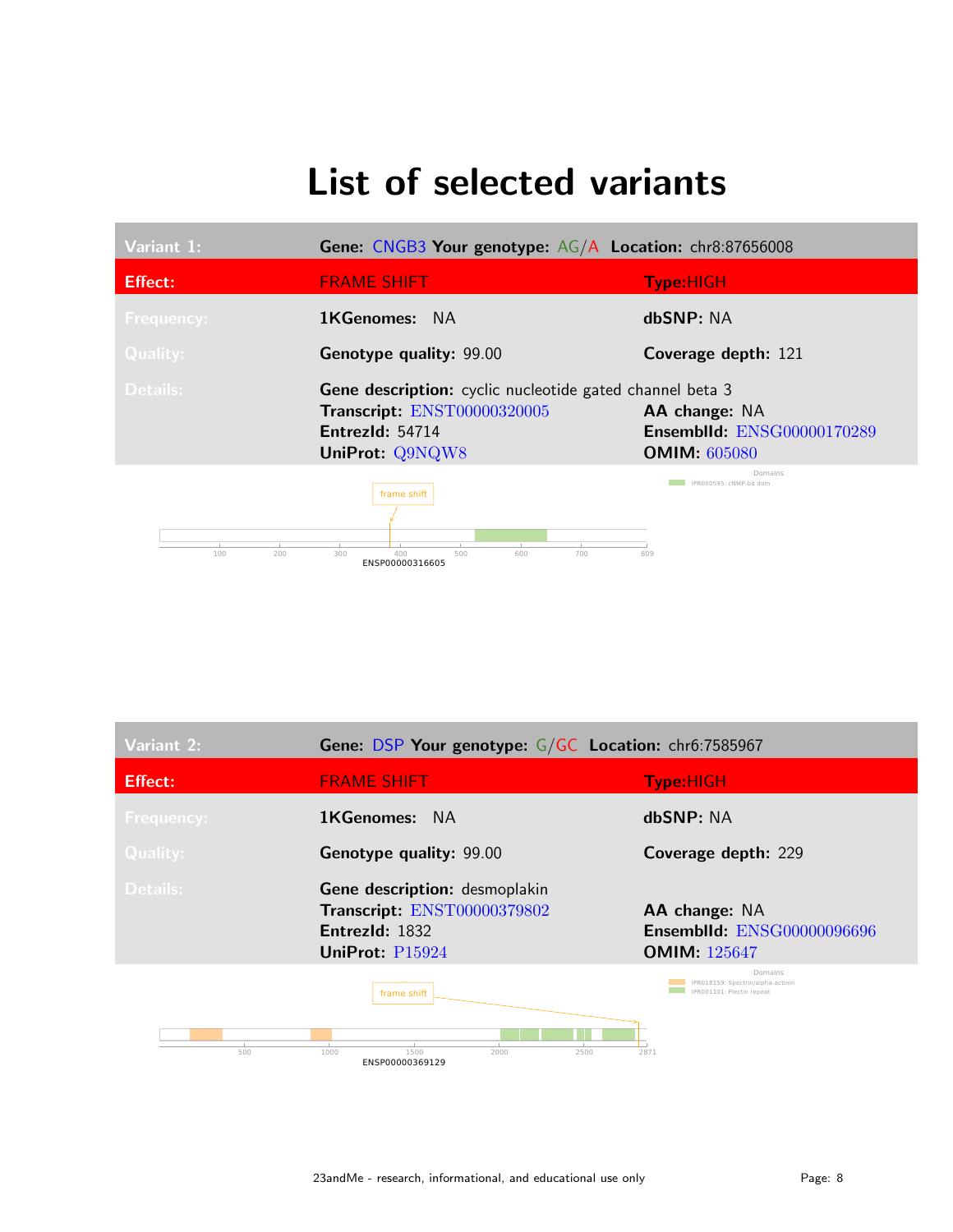| Variant 3:        | Gene: SMPD1 Your genotype: G/A Location: chr11:6413167                                                                                        |                                                                             |
|-------------------|-----------------------------------------------------------------------------------------------------------------------------------------------|-----------------------------------------------------------------------------|
| <b>Effect:</b>    | NON-SYNONYMOUS CODING                                                                                                                         | <b>Type:MODERATE</b>                                                        |
| <b>Frequency:</b> | <b>1KGenomes:</b><br>0.0005                                                                                                                   | dbSNP: r <sub>s</sub> 1803161                                               |
| <b>Quality:</b>   | <b>Genotype quality: 99.00</b>                                                                                                                | Coverage depth: 138                                                         |
| Details:          | <b>Gene description:</b> sphingomyelin phosphodiesterase 1, acid lysosomal<br>Transcript: ENST00000530395<br>Entrez $Id: 6609$<br>UniProt: NA | AA change: R18H<br><b>Ensemblid: ENSG00000166311</b><br><b>OMIM: 607608</b> |
|                   | non-synonymous coding<br><b>R18H</b>                                                                                                          | Domains<br>IPR004843: Metallo PEstase dom                                   |
|                   |                                                                                                                                               |                                                                             |

| Variant 4:        | Gene: MMAB Your genotype: G/A Location: chr12:109998846                                                                                                       |                                                                                                     |
|-------------------|---------------------------------------------------------------------------------------------------------------------------------------------------------------|-----------------------------------------------------------------------------------------------------|
| Effect:           | NON-SYNONYMOUS CODING                                                                                                                                         | <b>Type:MODERATE</b>                                                                                |
| <b>Frequency:</b> | <b>1KGenomes: 0.0009</b>                                                                                                                                      | dbSNP: NA                                                                                           |
| <b>Quality:</b>   | Genotype quality: 99.00                                                                                                                                       | Coverage depth: 52                                                                                  |
| Details:          | <b>Gene description:</b> methylmalonic aciduria (cobalamin deficiency) cblB type<br>Transcript: ENST00000266839<br><b>EntrezId: 326625</b><br>UniProt: Q96EY8 | AA change: R104C<br><b>Ensemblid: ENSG00000139428</b><br><b>OMIM: 607568</b>                        |
| 20<br>40          | non-synonymous coding<br>R <sub>104</sub> C<br>80<br>60<br>100<br>120<br>140<br>ENSP00000266839                                                               | Domains<br>IPR002779: AdoCbl synth CblAdoTrfase<br>IPR017858: AdoCbl syn CblAdoTrfase PduO N<br>159 |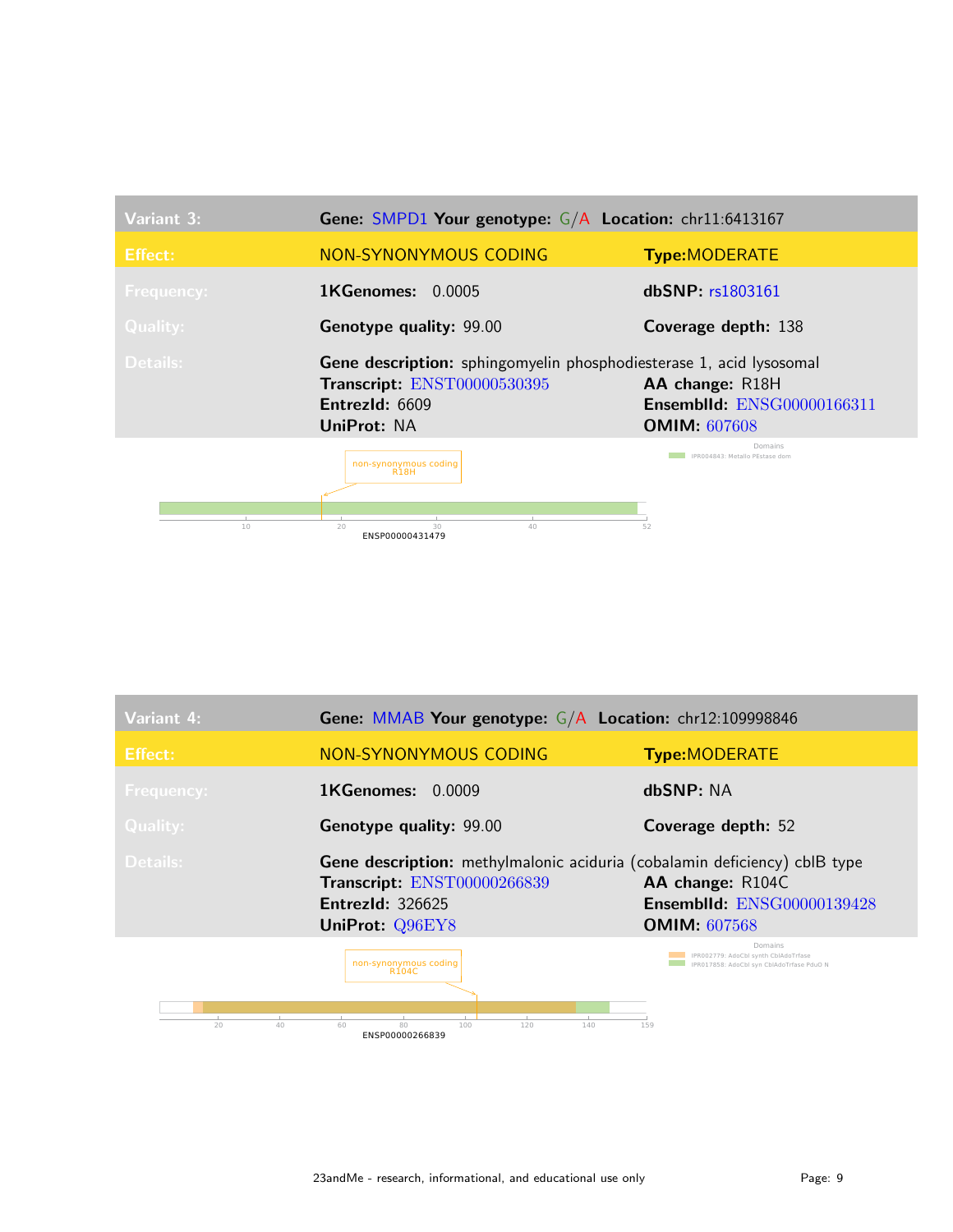| Variant 5:        | <b>Gene: LAMA2 Your genotype:</b> $A/G$ <b>Location:</b> chr6:129762036                                   |                                                                                                                                                                                                                                                                         |
|-------------------|-----------------------------------------------------------------------------------------------------------|-------------------------------------------------------------------------------------------------------------------------------------------------------------------------------------------------------------------------------------------------------------------------|
| <b>Effect:</b>    | <b>NON-SYNONYMOUS CODING</b>                                                                              | <b>Type:MODERATE</b>                                                                                                                                                                                                                                                    |
| <b>Frequency:</b> | <b>1KGenomes:</b><br>0.0023                                                                               | $dbSNP:$ $rs56035053$                                                                                                                                                                                                                                                   |
| <b>Quality:</b>   | Genotype quality: 99.00                                                                                   | Coverage depth: 88                                                                                                                                                                                                                                                      |
| Details:          | <b>Gene description:</b> laminin, alpha 2<br>Transcript: ENST00000354729<br>EntrezId: 3908<br>UniProt: NA | AA change: Q2054R<br><b>Ensemblid: ENSG00000196569</b><br><b>OMIM: 156225</b>                                                                                                                                                                                           |
| 500<br>1000       | non-synonymous coding<br><b>O2054R</b><br>1500<br>2000<br>2500<br>3121<br>ENSP00000346769                 | Domains<br>IPR001791: Laminin G<br>IPR000034: Laminin B type IV<br>IPR009254: Laminin I<br>PR012680: Laminin G 2<br>PR012679: Laminin G 1<br>IPR018031: Laminin B subgr<br>PR010307: Laminin II<br>PR008211: Laminin N<br>IPR006210: EGF-like<br>IPR002049: EGF laminin |

| Variant 6:        | Gene: CLN5 Your genotype: C/A Location: chr13:77574606                                                              |                                                                              |
|-------------------|---------------------------------------------------------------------------------------------------------------------|------------------------------------------------------------------------------|
| <b>Effect:</b>    | NON-SYNONYMOUS CODING                                                                                               | <b>Type:MODERATE</b>                                                         |
| <b>Frequency:</b> | 1KGenomes: 0.0027                                                                                                   | dbSNP: rs138611001                                                           |
| <b>Quality:</b>   | Genotype quality: 99.00                                                                                             | Coverage depth: 63                                                           |
| Details:          | Gene description: ceroid-lipofuscinosis, neuronal 5<br>Transcript: ENST00000535238<br>EntrezId: 1203<br>UniProt: NA | AA change: N108K<br><b>Ensemblid: ENSG00000102805</b><br><b>OMIM: 608102</b> |
|                   | non-synonymous coding<br><b>N108K</b>                                                                               |                                                                              |

23andMe - research, informational, and educational use only example that the Page: 10

50 100 150 273<br>**ENSP00000442450** 200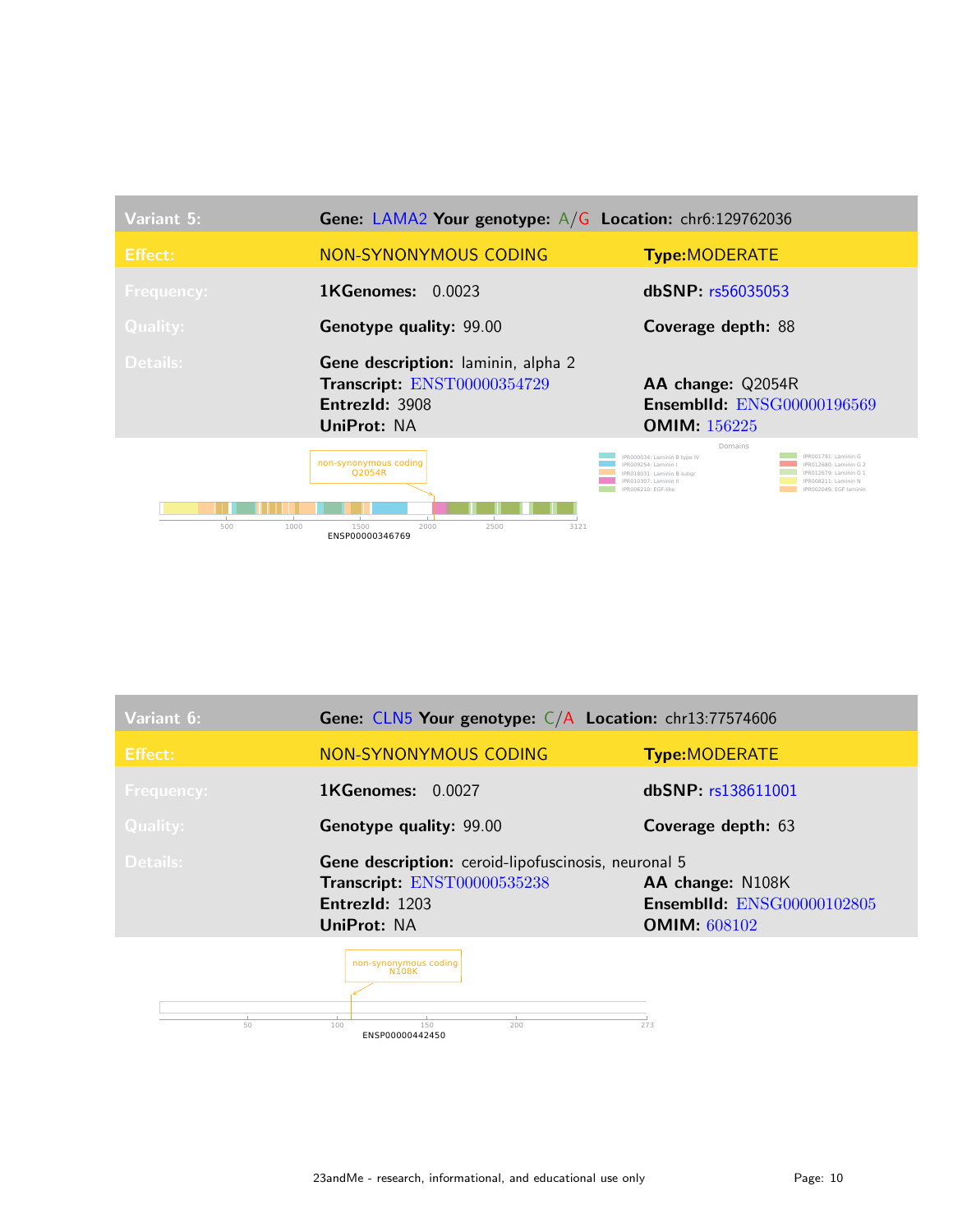| Variant 7:                | Gene: KCNJ1 Your genotype: G/A Location: chr11:128709618                                                                                              |                                                                                                                                |
|---------------------------|-------------------------------------------------------------------------------------------------------------------------------------------------------|--------------------------------------------------------------------------------------------------------------------------------|
| <b>Effect:</b>            | NON-SYNONYMOUS CODING                                                                                                                                 | <b>Type:MODERATE</b>                                                                                                           |
| <b>Frequency:</b>         | $1$ KGenomes: $0.0027$                                                                                                                                | dbSNP: rs117535913                                                                                                             |
| <b>Quality:</b>           | Genotype quality: 99.00                                                                                                                               | <b>Coverage depth: 123</b>                                                                                                     |
| Details:                  | <b>Gene description:</b> potassium inwardly-rectifying channel, subfamily J, member 1<br>Transcript: ENST00000324036<br>EntrezId: 3758<br>UniProt: NA | AA change: T174M<br><b>Ensemblid: ENSG00000151704</b><br><b>OMIM: 600359</b>                                                   |
| $\mathbb{R}$<br>50<br>100 | non-synonymous coding<br>T174M<br><b>COL</b><br>250<br>300<br>150<br>200<br>ENSP00000316233                                                           | Domains<br>PR013521: K chnl inward-rec Kir Cr2<br>PR003268: K chnl inward-rec Kir1.1<br>PR016449: K chnl inward-rec Kir<br>372 |

| Variant 8:        | <b>Gene: NPHS1 Your genotype:</b> $T/A$ <b>Location:</b> chr19:36341311                                                                  |                                                                                                                                                                                  |
|-------------------|------------------------------------------------------------------------------------------------------------------------------------------|----------------------------------------------------------------------------------------------------------------------------------------------------------------------------------|
| <b>Effect:</b>    | NON-SYNONYMOUS CODING                                                                                                                    | <b>Type:MODERATE</b>                                                                                                                                                             |
| <b>Frequency:</b> | <b>1KGenomes:</b><br>0.0029                                                                                                              | dbSNP: rs145125791                                                                                                                                                               |
| Quality:          | Genotype quality: 99.00                                                                                                                  | Coverage depth: 68                                                                                                                                                               |
| Details:          | <b>Gene description:</b> nephrosis 1, congenital, Finnish type (nephrin)<br>Transcript: ENST00000353632<br>EntrezId: 4868<br>UniProt: NA | AA change: N1881<br><b>Ensemblid: ENSG00000161270</b><br><b>OMIM: 602716</b>                                                                                                     |
|                   | non-synonymous coding<br>N <sub>1881</sub>                                                                                               | Domains<br>IPR003599: Ia sub<br>IPR003961: Fibronectin type3<br>IPR013106: Ig V-set<br>IPR013098: la I-set<br>IPR007110: la-like<br>IPR013162: CD80 C2-set<br>IPR003598: la sub2 |

200 400 600 800 1000 1201<br>**ENSP00000343634** 800 1000 1201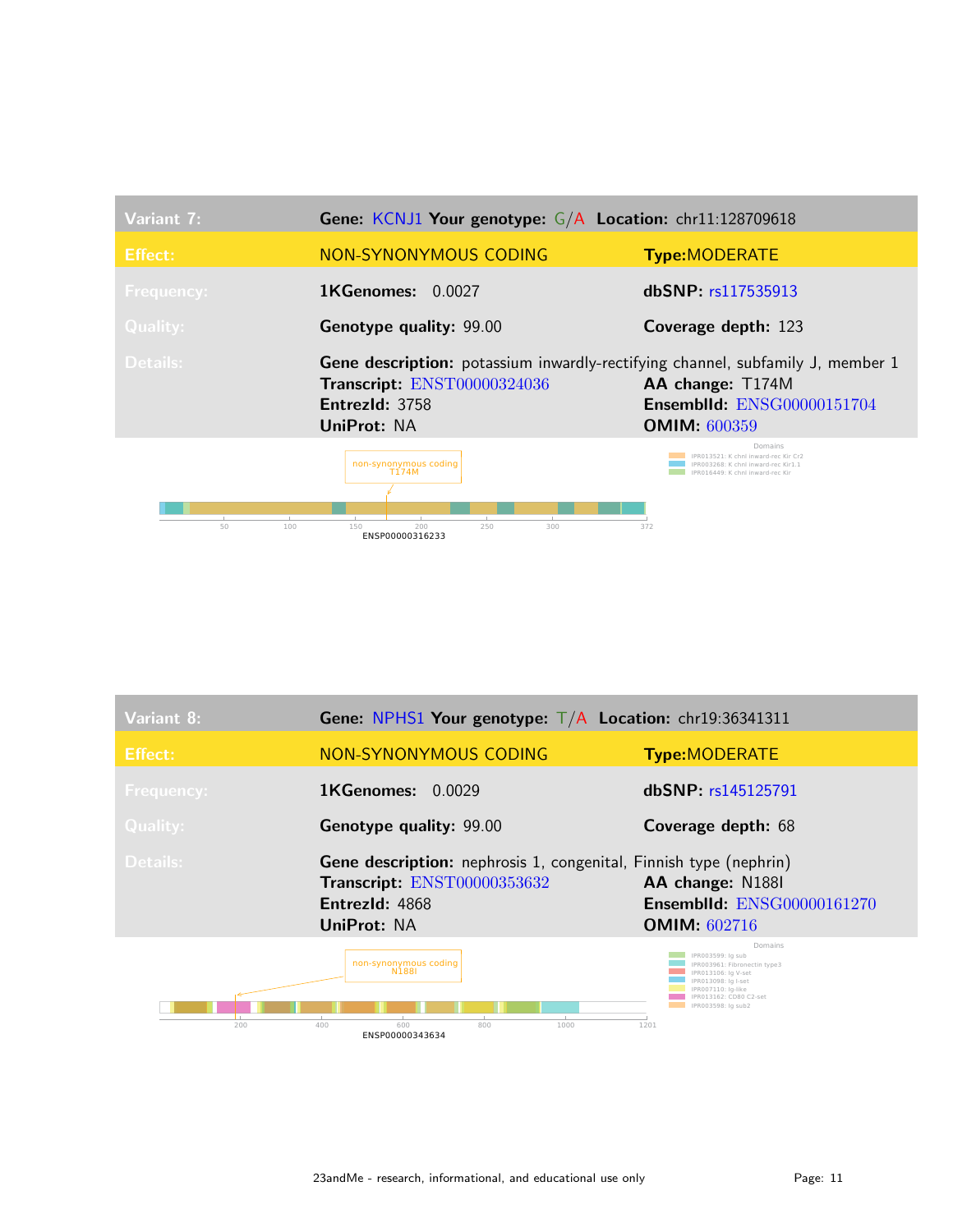

| Variant 10:       | Gene: CEP290 Your genotype: $C/T$ Location: chr12:88472996                                                    |                                                                               |
|-------------------|---------------------------------------------------------------------------------------------------------------|-------------------------------------------------------------------------------|
| <b>Effect:</b>    | NON-SYNONYMOUS CODING                                                                                         | <b>Type:MODERATE</b>                                                          |
| <b>Frequency:</b> | <b>1KGenomes:</b><br>0.0033                                                                                   | dbSNP: rs61941020                                                             |
| <b>Quality:</b>   | Genotype quality: 99.00                                                                                       | Coverage depth: 126                                                           |
| Details:          | Gene description: centrosomal protein 290kDa<br>Transcript: ENST00000552810<br>EntrezId: 80184<br>UniProt: NA | AA change: R1746Q<br><b>Ensemblid: ENSG00000198707</b><br><b>OMIM:</b> 610142 |
| 500               | non-synonymous coding<br>R17460<br>1000<br>1500<br>2000                                                       | 2479                                                                          |

ENSP00000448012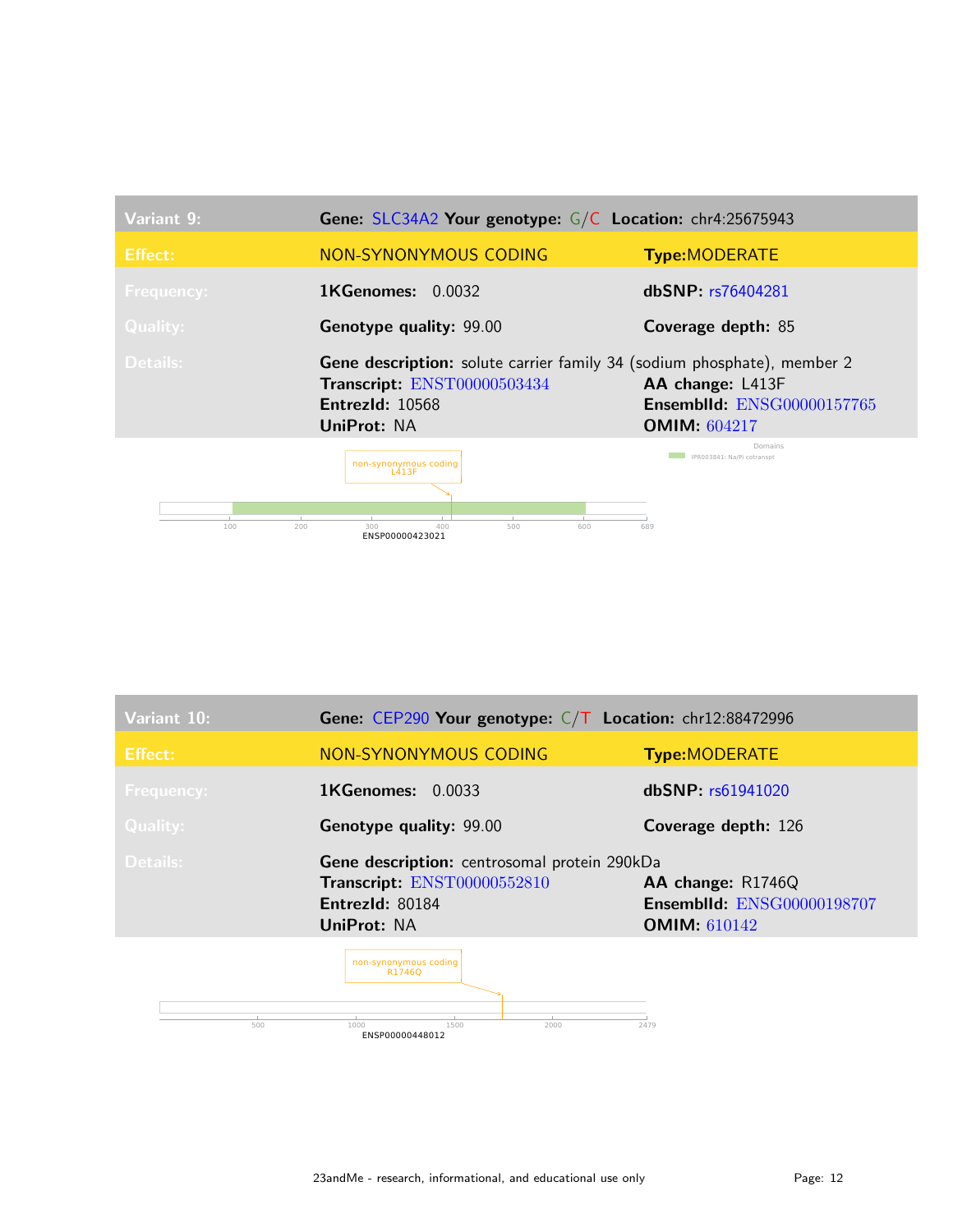| Variant 11:       | Gene: ATN1 Your genotype: $A/T$ Location: chr12:7044785                                                   |                                                                         |
|-------------------|-----------------------------------------------------------------------------------------------------------|-------------------------------------------------------------------------|
| <b>Effect:</b>    | NON-SYNONYMOUS CODING                                                                                     | <b>Type:MODERATE</b>                                                    |
| <b>Frequency:</b> | <b>1KGenomes:</b> NA                                                                                      | dbSNP: NA                                                               |
| <b>Quality:</b>   | Genotype quality: 99.00                                                                                   | Coverage depth: 81                                                      |
| Details:          | <b>Gene description:</b> atrophin 1<br>Transcript: ENST00000356654<br>EntrezId: 1822<br>UniProt: $P54259$ | AA change: S119C<br>Ensemblid: ENSG00000111676<br><b>OMIM:</b> $607462$ |
|                   | non-synonymous coding<br>S119C                                                                            | Domains<br>IPR017993: Atrophin-1<br>IPR002951: Atrophin-like            |
| 200               | 400<br>600<br>800<br>1000<br>ENSP00000349076                                                              | 1190                                                                    |

| Variant 12:     | Gene: HADHB Your genotype: GACT/GACT Location: chr2:26477125                                                                                                                                              |                                                                                                                      |
|-----------------|-----------------------------------------------------------------------------------------------------------------------------------------------------------------------------------------------------------|----------------------------------------------------------------------------------------------------------------------|
| <b>Effect:</b>  | <b>CODON INSERTION</b>                                                                                                                                                                                    | <b>Type:MODERATE</b>                                                                                                 |
| Frequency:      | <b>1KGenomes:</b><br><b>NA</b>                                                                                                                                                                            | dbSNP: rs3839049                                                                                                     |
| <b>Quality:</b> | Genotype quality: 99.00                                                                                                                                                                                   | Coverage depth: 154                                                                                                  |
| Details:        | Gene description: hydroxyacyl-CoA dehydrogenase/3-ketoacyl-CoA thiolase/enoyl-<br>CoA hydratase (trifunctional protein), beta subunit<br>Transcript: ENST00000317799<br>EntrezId: 3032<br>UniProt: P55084 | AA change: -2T<br><b>Ensemblid: ENSG00000138029</b><br><b>OMIM:</b> 143450                                           |
| 100             | codon insertion<br>$-2T$<br>200<br>300<br>400<br>ENSP00000325136                                                                                                                                          | Domains<br>IPR014030: Ketoacyl synth N<br>PR020617: Thiolase C<br>PR020616: Thiolase N<br>IPR002155: Thiolase<br>474 |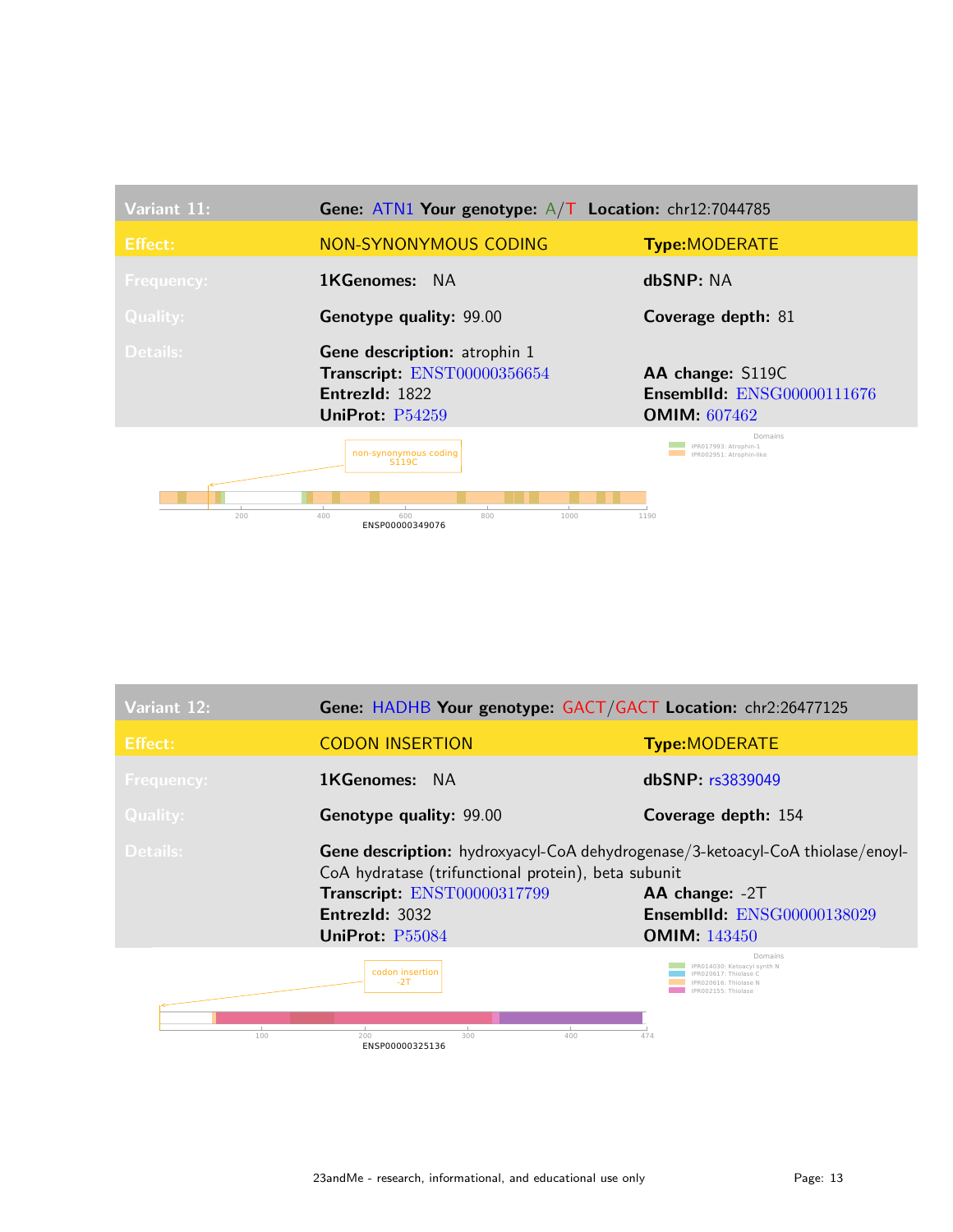

| Variant 14:       | Gene: LAMA2 Your genotype: G/A Location: chr6:129762104                                            |                                                                                                                                                                                                                                                                         |
|-------------------|----------------------------------------------------------------------------------------------------|-------------------------------------------------------------------------------------------------------------------------------------------------------------------------------------------------------------------------------------------------------------------------|
| Effect:           | NON-SYNONYMOUS CODING                                                                              | <b>Type:MODERATE</b>                                                                                                                                                                                                                                                    |
| <b>Frequency:</b> | <b>1KGenomes:</b> NA                                                                               | dbSNP: rs142264176                                                                                                                                                                                                                                                      |
| <b>Quality:</b>   | <b>Genotype quality: 99.00</b>                                                                     | Coverage depth: 61                                                                                                                                                                                                                                                      |
| Details:          | Gene description: laminin, alpha 2<br>Transcript: ENST00000354729<br>EntrezId: 3908<br>UniProt: NA | AA change: A2077T<br><b>Ensemblid: ENSG00000196569</b><br><b>OMIM:</b> 156225                                                                                                                                                                                           |
| 500<br>1000       | non-synonymous coding<br>A2077T<br>2000<br>3121<br>1500<br>2500<br>ENSP00000346769                 | Domains<br>IPR000034: Laminin B type IV<br>IPR001791: Laminin G<br>PR009254: Laminin I<br>PR012680: Laminin G 2<br>IPR012679: Laminin G 1<br>IPR018031: Laminin B subgr<br>PR010307: Laminin II<br>PR008211: Laminin N<br>IPR006210: EGE-like<br>IPR002049: EGE Jaminin |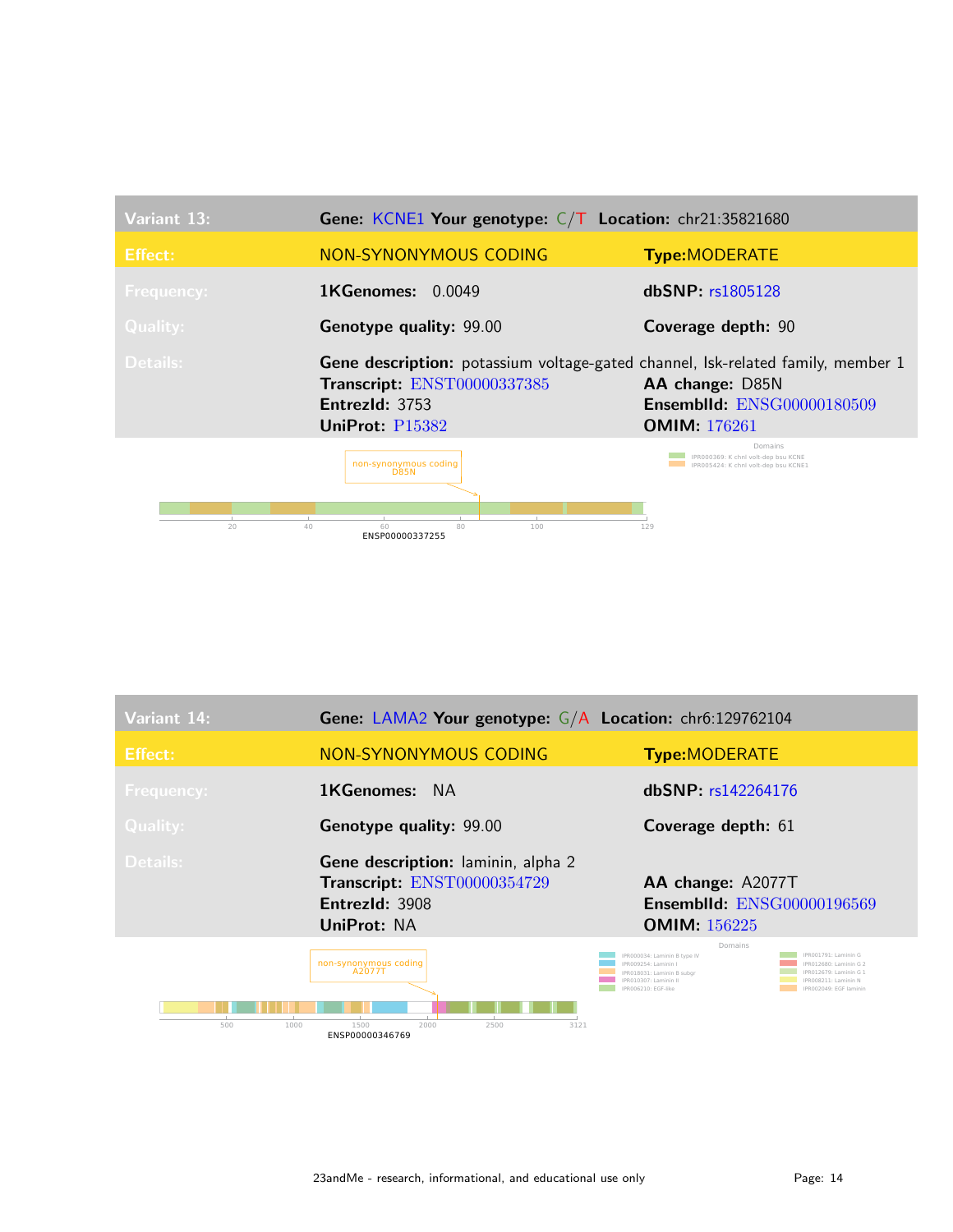| Variant 15:       | Gene: MLC1 Your genotype: A/AGCACCCCCACCCCACAGGCCACTCACCTCCCCG<br><b>Location: chr22:50502469</b>                                                      |                                                                                  |
|-------------------|--------------------------------------------------------------------------------------------------------------------------------------------------------|----------------------------------------------------------------------------------|
| <b>Effect:</b>    | CODON CHANGE PLUS CODON<br><b>INSERTION</b>                                                                                                            | <b>Type:MODERATE</b>                                                             |
| <b>Frequency:</b> | <b>1KGenomes:</b> NA                                                                                                                                   | dbSNP: NA                                                                        |
| Quality:          | <b>Genotype quality: 89.98</b>                                                                                                                         | Coverage depth: 42                                                               |
| Details:          | <b>Gene description:</b> megalencephalic leukoencephalopathy with subcortical cysts 1<br>Transcript: ENST00000535444<br>EntrezId: 23209<br>UniProt: NA | AA change: A272AGR*VACGVGVP<br>Ensemblid: ENSG00000100427<br><b>OMIM: 605908</b> |
|                   | codon change plus codon insertion<br>A272AGR*VACGVGVP                                                                                                  |                                                                                  |
| 50                | 150<br>200<br>250<br>100<br>ENSP00000438910                                                                                                            | 298                                                                              |

| Variant 16:       | Gene: PKD1 Your genotype: G/A Location: chr16:2140724                                                                                        |                                                                                                                                                                                                                                                                                                                                                    |
|-------------------|----------------------------------------------------------------------------------------------------------------------------------------------|----------------------------------------------------------------------------------------------------------------------------------------------------------------------------------------------------------------------------------------------------------------------------------------------------------------------------------------------------|
| Effect:           | NON-SYNONYMOUS CODING                                                                                                                        | <b>Type:MODERATE</b>                                                                                                                                                                                                                                                                                                                               |
| <b>Frequency:</b> | <b>1KGenomes:</b><br><b>NA</b>                                                                                                               | dbSNP: NA                                                                                                                                                                                                                                                                                                                                          |
| <b>Quality:</b>   | Genotype quality: 99.00                                                                                                                      | Coverage depth: 59                                                                                                                                                                                                                                                                                                                                 |
| Details:          | <b>Gene description:</b> polycystic kidney disease 1 (autosomal dominant)<br>Transcript: ENST00000306101<br>Entrez $Id: 5310$<br>UniProt: NA | AA change: T3364l<br><b>Ensemblid: ENSG00000008710</b><br><b>OMIM: 601313</b>                                                                                                                                                                                                                                                                      |
| 500<br>1000       | non-synonymous coding<br>T3364I<br>3637<br>1500<br>2000<br>2500<br>3000<br>ENSP00000302503                                                   | Domains<br>IPR014010: REI-like<br>IPR000203: GPS dom<br>IPR001024: LipOase LH2<br>IPR000483: Cvs-rich flank reg C<br>IPR022409: PKD/Chitinase dom<br>IPR003591: Leu-rich rpt typical-subtyp<br>PR000434: PKD 1<br>IPR001304: C-type lectin<br>IPR002859: PKD/REI-like<br>PR000601: PKD dom<br>IPR000372: LRR-contain N<br>PR013122: PKD1 2 channel |

п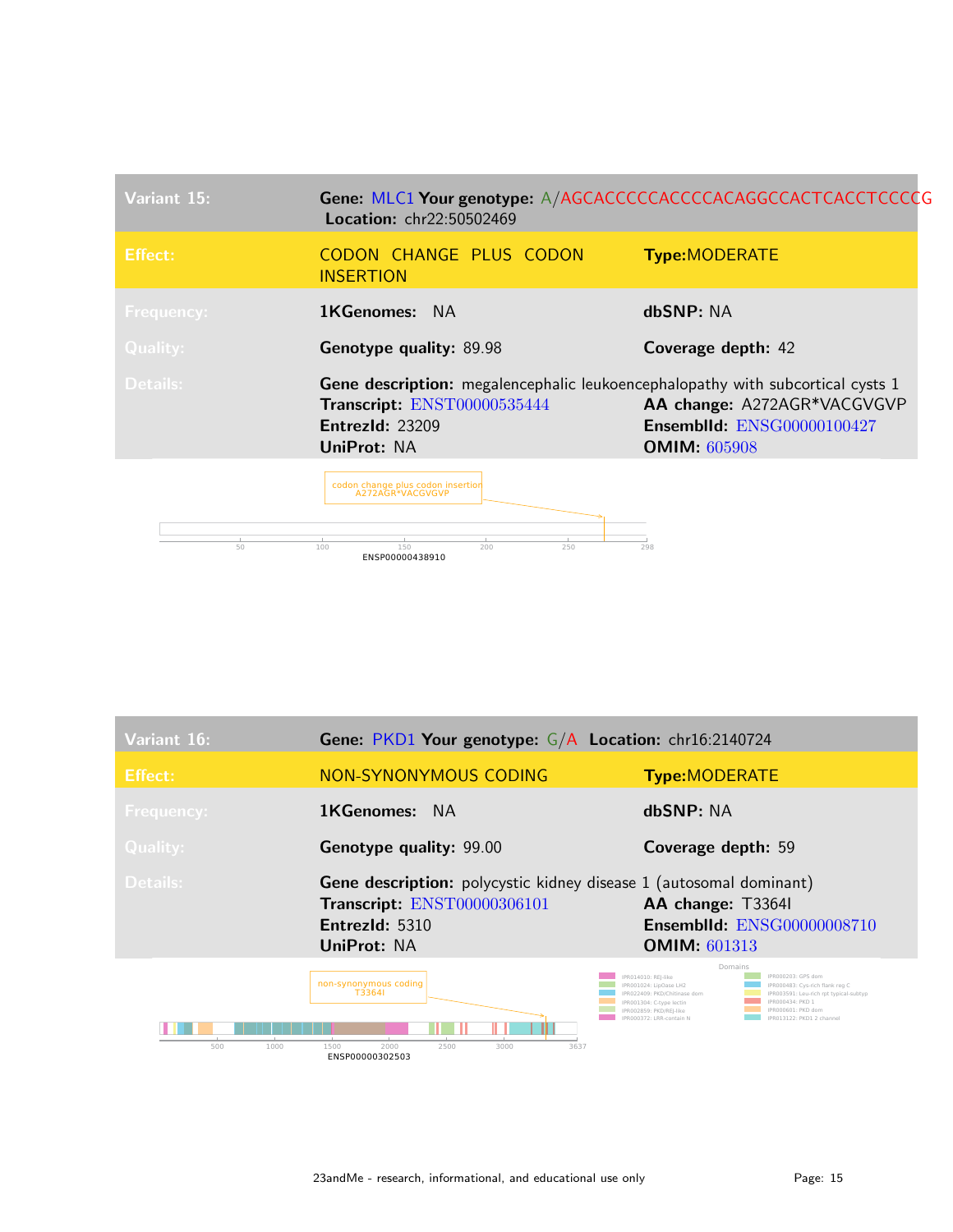| Variant 17:       | Gene: PKD1 Your genotype: $T/C$ Location: chr16:2155870                                                                                          |                                                                                                                                                                                                                                                                                                                                                       |
|-------------------|--------------------------------------------------------------------------------------------------------------------------------------------------|-------------------------------------------------------------------------------------------------------------------------------------------------------------------------------------------------------------------------------------------------------------------------------------------------------------------------------------------------------|
| <b>Effect:</b>    | NON-SYNONYMOUS CODING                                                                                                                            | <b>Type:MODERATE</b>                                                                                                                                                                                                                                                                                                                                  |
| <b>Frequency:</b> | 1KGenomes:<br>- NA                                                                                                                               | dbSNP: NA                                                                                                                                                                                                                                                                                                                                             |
| <b>Quality:</b>   | Genotype quality: 99.00                                                                                                                          | Coverage depth: 44                                                                                                                                                                                                                                                                                                                                    |
| Details:          | <b>Gene description:</b> polycystic kidney disease 1 (autosomal dominant)<br>Transcript: ENST00000306101<br>EntrezId: 5310<br><b>UniProt: NA</b> | AA change: N1971S<br><b>Ensemblid: ENSG00000008710</b><br><b>OMIM: 601313</b>                                                                                                                                                                                                                                                                         |
| 500<br>1000       | non-synonymous coding<br>N1971S<br>3637<br>1500<br>2000<br>2500<br>3000<br>ENSP00000302503                                                       | Domains<br>IPR000203: GPS dom<br>IPR014010: REI-like<br>IPR001024: LipOase LH2<br>IPR000483: Cys-rich flank reg C<br>IPR022409: PKD/Chitinase dom<br>IPR003591: Leu-rich rpt typical-subtyp<br>PR000434: PKD 1<br>IPR001304: C-type lectin<br>IPR000601: PKD dom<br>IPR002859: PKD/REI-like<br>IPR000372: I RR-contain N<br>IPR013122: PKD1.2 channel |

| Variant 18:       | Gene: RYR2 Your genotype: C/T Location: chr1:237814721                                                           |                                                                                                                                                                                                                                                                                                                                                                         |
|-------------------|------------------------------------------------------------------------------------------------------------------|-------------------------------------------------------------------------------------------------------------------------------------------------------------------------------------------------------------------------------------------------------------------------------------------------------------------------------------------------------------------------|
| Effect:           | NON-SYNONYMOUS CODING                                                                                            | <b>Type:MODERATE</b>                                                                                                                                                                                                                                                                                                                                                    |
| <b>Frequency:</b> | <b>1KGenomes:</b><br><b>NA</b>                                                                                   | dbSNP: NA                                                                                                                                                                                                                                                                                                                                                               |
| <b>Quality:</b>   | Genotype quality: 99.00                                                                                          | Coverage depth: 76                                                                                                                                                                                                                                                                                                                                                      |
| Details:          | Gene description: ryanodine receptor 2 (cardiac)<br>Transcript: ENST00000542537<br>EntrezId: 6262<br>UniProt: NA | AA change: P2566S<br>Ensemblid: ENSG00000198626<br><b>OMIM: 180902</b>                                                                                                                                                                                                                                                                                                  |
| 1000              | non-synonymous coding<br>P2566S<br>2000<br>3000<br>4000<br>4951<br>ENSP00000443798                               | Domains<br>IPR003608: MIR<br>IPR013333: Ryan recept<br>IPR018355: SPla/RYanodine receptor subgr<br>IPR009460: Rvanrecept TM4-6<br>IPR014821: Ins145 P3 rcpt<br>IPR001870: B30.2/SPRY<br>IPR000699: Ca-rel channel<br>PR003877: SPRY rcpt<br>IPR016093: MIR motif<br>PR013662: RIH assoc-dom<br>IPR005821: Ion trans<br>PR018249: FF HAND 2<br>IPR003032: Ryanodine rcpt |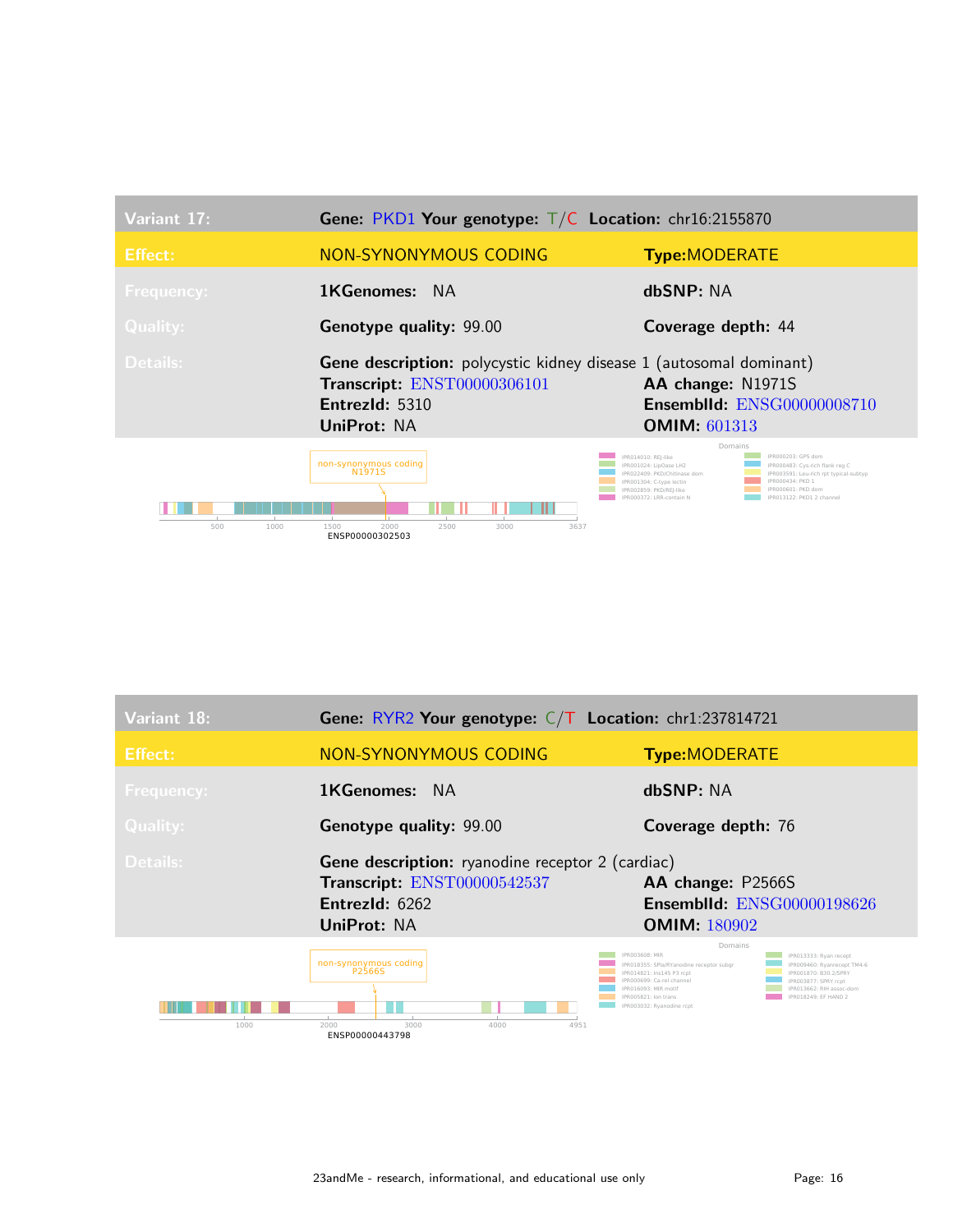| Variant 19:       | <b>Gene: TTN Your genotype:</b> $C/T$ <b>Location:</b> chr2:179647105                  |                                                                                                                                                                                                                                                                                                                                                                                                                  |
|-------------------|----------------------------------------------------------------------------------------|------------------------------------------------------------------------------------------------------------------------------------------------------------------------------------------------------------------------------------------------------------------------------------------------------------------------------------------------------------------------------------------------------------------|
| <b>Effect:</b>    | <b>NON-SYNONYMOUS CODING</b>                                                           | <b>Type:MODERATE</b>                                                                                                                                                                                                                                                                                                                                                                                             |
| <b>Frequency:</b> | <b>1KGenomes:</b> NA                                                                   | dbSNP: NA                                                                                                                                                                                                                                                                                                                                                                                                        |
| <b>Quality:</b>   | <b>Genotype quality: 99.00</b>                                                         | Coverage depth: 67                                                                                                                                                                                                                                                                                                                                                                                               |
| Details:          | Gene description: titin                                                                |                                                                                                                                                                                                                                                                                                                                                                                                                  |
|                   | Transcript: ENST00000342175                                                            | AA change: E1026K                                                                                                                                                                                                                                                                                                                                                                                                |
|                   | EntrezId: 7273                                                                         | <b>Ensemblid: ENSG00000155657</b>                                                                                                                                                                                                                                                                                                                                                                                |
|                   | UniProt: NA                                                                            | <b>OMIM: 188840</b>                                                                                                                                                                                                                                                                                                                                                                                              |
| 5000              | non-synonymous coding<br>E1026K<br>10000<br>15000<br>20000<br>27118<br>ENSP00000340554 | Domains<br>IPR003599: Ia sub<br>IPR013151: Immunoglobulin<br>IPR003961: Fibronectin type3<br>IPR001245: Ser-Thr/Tyr kinase<br>IPR000719: Prot kinase cat dom<br>IPR013106: Ia V-set<br>IPR015129: Titin Z<br>IPR013098: Iq I-set<br>IPR007110: Ia-like<br>IPR003598: la sub2<br>IPR002290: Ser/Thr kinase dom<br>IPR017442: Se/Thr kinase-like dom<br>IPR020635: Tyr kinase cat dom<br>IPR003596: Ig V-set subgr |

| Variant 20:       | Gene: TTN Your genotype: G/A Location: chr2:179395554                                                 |                                                                                                                                                                                                                                                                                                                                                                                                                |
|-------------------|-------------------------------------------------------------------------------------------------------|----------------------------------------------------------------------------------------------------------------------------------------------------------------------------------------------------------------------------------------------------------------------------------------------------------------------------------------------------------------------------------------------------------------|
| <b>Effect:</b>    | NON-SYNONYMOUS CODING                                                                                 | <b>Type:MODERATE</b>                                                                                                                                                                                                                                                                                                                                                                                           |
| <b>Frequency:</b> | <b>1KGenomes:</b><br>0.0053                                                                           | dbSNP: rs66961115                                                                                                                                                                                                                                                                                                                                                                                              |
| <b>Quality:</b>   | <b>Genotype quality: 99.00</b>                                                                        | Coverage depth: 201                                                                                                                                                                                                                                                                                                                                                                                            |
| <b>Details:</b>   | <b>Gene description: titin</b><br>Transcript: ENST00000356127<br>EntrezId: 7273<br><b>UniProt: NA</b> | AA change: A26195V<br><b>Ensemblid: ENSG00000155657</b><br><b>OMIM: 188840</b>                                                                                                                                                                                                                                                                                                                                 |
| 5000              | non-synonymous coding<br>A26195V<br>10000<br>15000<br>20000<br>26923<br>ENSP00000348444               | Domains<br>IPR003599: Iq sub<br>IPR013151: Immunoglobulin<br>IPR003961: Fibronectin type3<br>IPR001245: Ser-Thr/Tyr kinase<br>PR000719: Prot kinase cat dom<br>IPR013106: Ig V-set<br>PR015129: Titin Z<br>IPR013098: Iq I-set<br>IPR007110: Iq-like<br>IPR003598: Ig sub2<br>IPR002290: Ser/Thr kinase dom<br>IPR017442: Se/Thr kinase-like dom<br>IPR020635: Tyr kinase cat dom<br>IPR003596: Iq V-set subgr |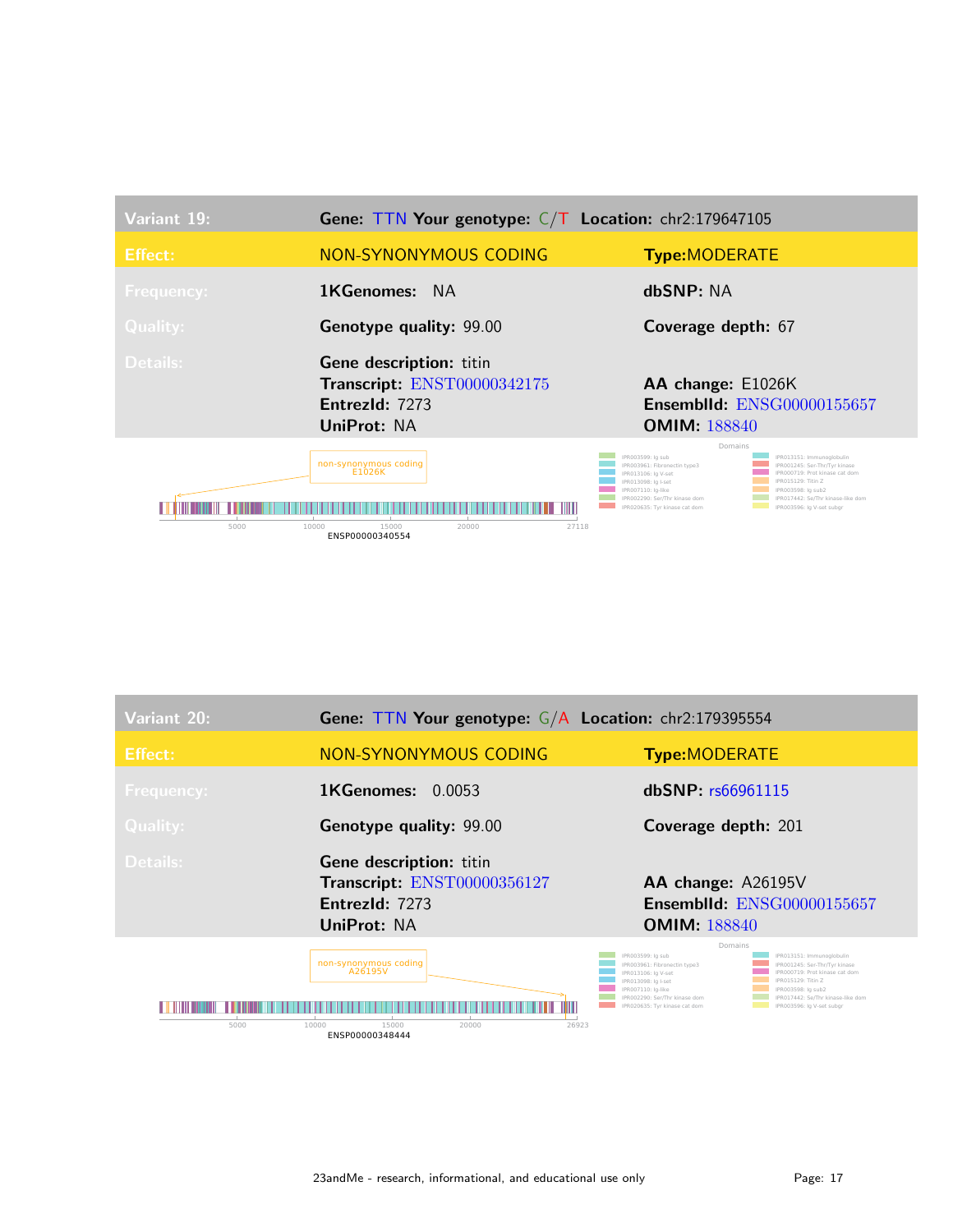| Variant 21:       | Gene: TTN Your genotype: C/A Location: chr2:179395555                                   |                                                                                                                                                                                                                                                                                                                                                                                                                 |
|-------------------|-----------------------------------------------------------------------------------------|-----------------------------------------------------------------------------------------------------------------------------------------------------------------------------------------------------------------------------------------------------------------------------------------------------------------------------------------------------------------------------------------------------------------|
| <b>Effect:</b>    | NON-SYNONYMOUS CODING                                                                   | <b>Type:MODERATE</b>                                                                                                                                                                                                                                                                                                                                                                                            |
| <b>Frequency:</b> | <b>1KGenomes:</b><br>0.0053                                                             | dbSNP rs67254537                                                                                                                                                                                                                                                                                                                                                                                                |
| <b>Quality:</b>   | <b>Genotype quality: 99.00</b>                                                          | Coverage depth: 201                                                                                                                                                                                                                                                                                                                                                                                             |
| <b>Details:</b>   | Gene description: titin<br>Transcript: ENST00000356127<br>EntrezId: 7273<br>UniProt: NA | AA change: A26195S<br><b>Ensemblid: ENSG00000155657</b><br><b>OMIM: 188840</b>                                                                                                                                                                                                                                                                                                                                  |
| 5000              | non-synonymous coding<br>A26195S<br>15000<br>20000<br>10000<br>26923<br>ENSP00000348444 | Domains<br>IPR003599: Ia sub<br>IPR013151: Immunoglobulin<br>IPR003961: Fibronectin type3<br>IPR001245: Ser-Thr/Tvr kinase<br>PR000719: Prot kinase cat dom<br>IPR013106: la V-set<br>IPR015129: Titin 7<br>IPR013098: la I-set<br>IPR007110: Iq-like<br>IPR003598: Ia sub2<br>IPR002290: Ser/Thr kinase dom<br>IPR017442: Se/Thr kinase-like dom<br>IPR020635: Tyr kinase cat dom<br>IPR003596: Iq V-set subgr |

| Variant 22:       | Gene: NOTCH3 Your genotype: G/A Location: chr19:15299051                                             |                                                                                                                                                                                                                                                                                                                                              |
|-------------------|------------------------------------------------------------------------------------------------------|----------------------------------------------------------------------------------------------------------------------------------------------------------------------------------------------------------------------------------------------------------------------------------------------------------------------------------------------|
| Effect:           | NON-SYNONYMOUS CODING                                                                                | <b>Type:MODERATE</b>                                                                                                                                                                                                                                                                                                                         |
| <b>Frequency:</b> | <b>1KGenomes:</b><br>0.0061                                                                          | dbSNP: rs11670799                                                                                                                                                                                                                                                                                                                            |
| Quality:          | Genotype quality: 49.59                                                                              | Coverage depth: 14                                                                                                                                                                                                                                                                                                                           |
| Details:          | <b>Gene description:</b> notch 3<br>Transcript: ENST00000263388<br>EntrezId: 4854<br>UniProt: Q9UM47 | AA change: P496L<br><b>Ensemblid: ENSG00000074181</b><br><b>OMIM: 600276</b>                                                                                                                                                                                                                                                                 |
| 500               | non-synonymous coding<br><b>P496L</b><br>1000<br>1500<br>2000<br>2321<br>ENSP00000263388             | Domains<br>IPR013111: EGF extracell<br>IPR000800: Notch dom<br>IPR001881: EGF-like Ca-bd<br>IPR002110: Ankyrin rpt<br>PR022331: Notch 3<br>IPR013091: IPR013091<br>IPR010660: Notch NOD dom<br>PR008297: Notch<br>IPR011656: Notch NODP dom<br>PR006209: FGF<br>PR000742: EGE 3<br>IPR020683: Ankyrin rpt-contain dom<br>IPR006210: EGF-like |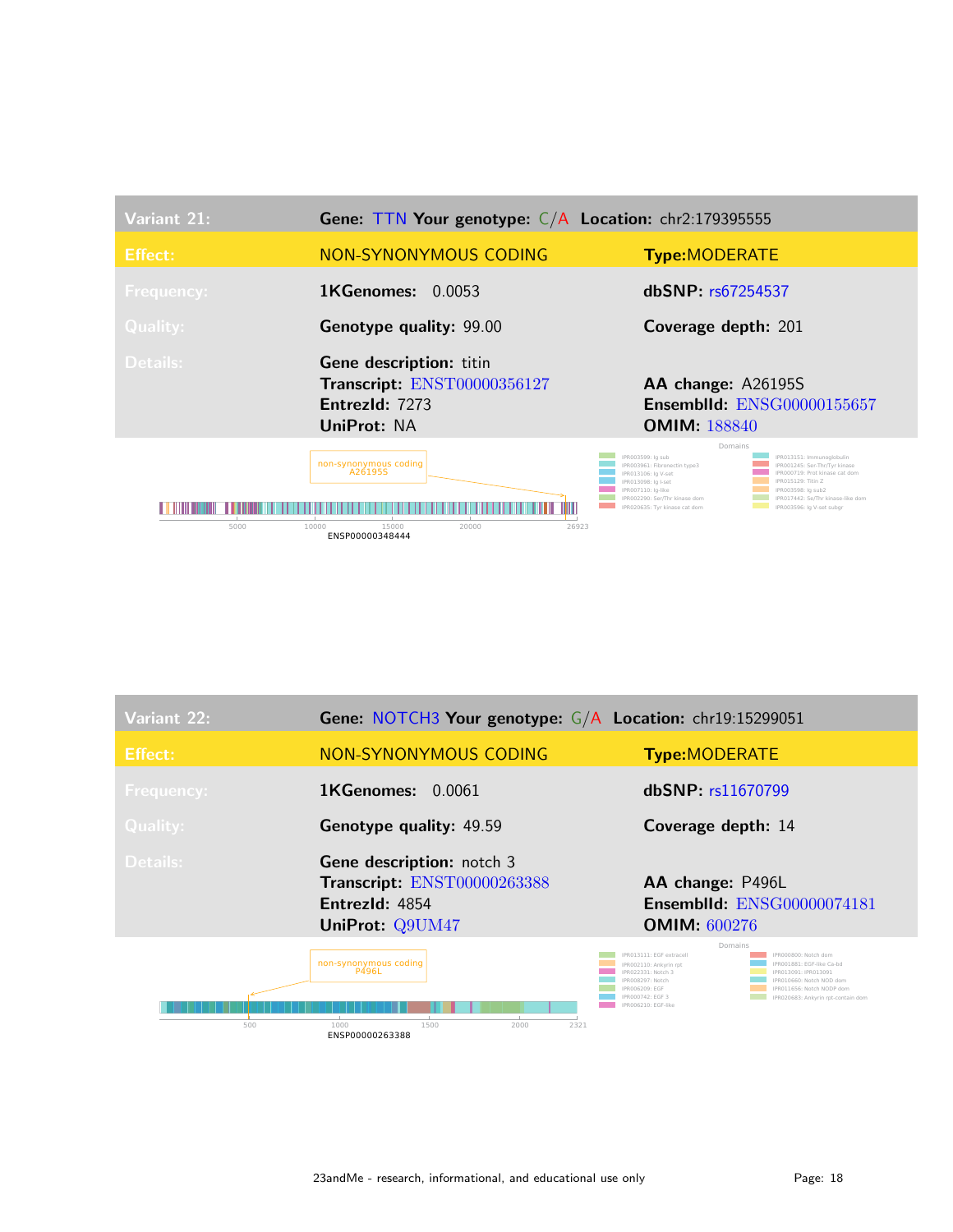| Variant 23:       | Gene: USH2A Your genotype: C/G Location: chr1:216496932                                                                                    |                                                                                                                                                                                                      |
|-------------------|--------------------------------------------------------------------------------------------------------------------------------------------|------------------------------------------------------------------------------------------------------------------------------------------------------------------------------------------------------|
| Effect:           | NON-SYNONYMOUS CODING                                                                                                                      | <b>Type:MODERATE</b>                                                                                                                                                                                 |
| <b>Frequency:</b> | 1KGenomes: 0.0073                                                                                                                          | dbSNP: rs35730265                                                                                                                                                                                    |
| <b>Quality:</b>   | Genotype quality: 99.00                                                                                                                    | Coverage depth: 122                                                                                                                                                                                  |
| Details:          | <b>Gene description:</b> Usher syndrome 2A (autosomal recessive, mild)<br>Transcript: ENST00000307340<br>EntrezId: 7399<br>UniProt: 075445 | AA change: E478D<br><b>Ensemblid: ENSG00000042781</b><br><b>OMIM: 608400</b>                                                                                                                         |
| 1000              | non-synonymous coding<br><b>E478D</b><br>2000<br>4000<br>3000<br>ENSP00000305941                                                           | Domains<br>IPR003961: Fibronectin type3<br>PR001791: Laminin G<br>IPR006558: LamG-like<br>IPR012680: Laminin G 2<br>IPR012679: Laminin G 1<br>IPR008211: Laminin N<br>IPR002049: EGF laminin<br>5202 |

| <b>Variant 24:</b> | Gene: USH2A Your genotype: G/T Location: chr1:215914751                                                                             |                                                                                                                                                                                                           |
|--------------------|-------------------------------------------------------------------------------------------------------------------------------------|-----------------------------------------------------------------------------------------------------------------------------------------------------------------------------------------------------------|
| <b>Effect:</b>     | <b>NON-SYNONYMOUS CODING</b>                                                                                                        | <b>Type:MODERATE</b>                                                                                                                                                                                      |
| <b>Frequency:</b>  | <b>1KGenomes: 0.0078</b>                                                                                                            | dbSNP: rs41303285                                                                                                                                                                                         |
| Quality:           | <b>Genotype quality: 99.00</b>                                                                                                      | Coverage depth: 181                                                                                                                                                                                       |
| Details:           | Gene description: Usher syndrome 2A (autosomal recessive, mild)<br>Transcript: ENST00000307340<br>EntrezId: 7399<br>UniProt: 075445 | AA change: P3893T<br><b>Ensemblid: ENSG00000042781</b><br><b>OMIM: 608400</b>                                                                                                                             |
| 1000               | non-synonymous coding<br>P3893T<br>2000<br>3000<br>4000<br>ENSP00000305941                                                          | Domains<br>IPR003961: Fibronectin type3<br>IPR001791: Laminin G<br>IPR006558: LamG-like<br><b>PR012680: Laminin G 2</b><br>PR012679: Laminin G 1<br>PR008211: Laminin N<br>IPR002049: EGF laminin<br>5202 |

23andMe - research, informational, and educational use only entitled as Page: 19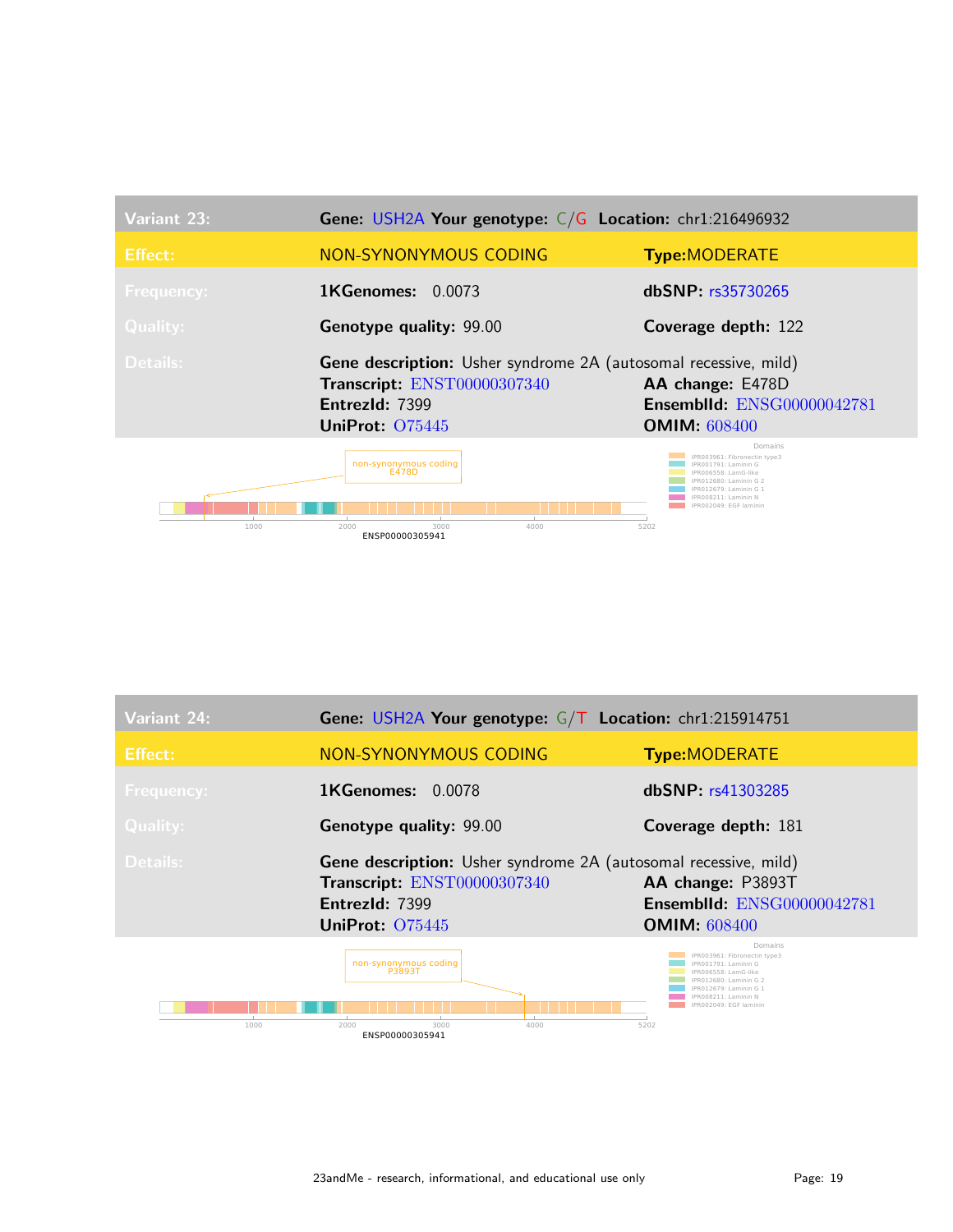| Variant 25:       | Gene: TTN Your genotype: $T/G$ Location: chr2:179477267                                          |                                                                                                                                                                                                                                                                                                                                                                                                                                          |
|-------------------|--------------------------------------------------------------------------------------------------|------------------------------------------------------------------------------------------------------------------------------------------------------------------------------------------------------------------------------------------------------------------------------------------------------------------------------------------------------------------------------------------------------------------------------------------|
| <b>Effect:</b>    | <b>NON-SYNONYMOUS CODING</b>                                                                     | <b>Type:MODERATE</b>                                                                                                                                                                                                                                                                                                                                                                                                                     |
| <b>Frequency:</b> | <b>1KGenomes: 0.0083</b>                                                                         | dbSNP: r <sub>s</sub> 36043230                                                                                                                                                                                                                                                                                                                                                                                                           |
| <b>Quality:</b>   | Genotype quality: 99.00                                                                          | Coverage depth: 180                                                                                                                                                                                                                                                                                                                                                                                                                      |
| Details:          | Gene description: titin<br>Transcript: ENST00000342992<br>EntrezId: 7273<br>UniProt: NA          | AA change: N14094T<br><b>Ensemblid: ENSG00000155657</b><br><b>OMIM: 188840</b>                                                                                                                                                                                                                                                                                                                                                           |
| 5000<br>10000     | non-synonymous coding<br>N14094T<br>15000<br>20000<br>25000<br>30000<br>33423<br>ENSP00000343764 | Domains<br>IPR003599: la sub<br>IPR013151: Immunoalobulin<br>IPR003961: Fibronectin type3<br>IPR001245: Ser-Thr/Tyr kinase<br>IPR000719: Prot kinase cat dom<br>IPR013106: Iq V-set<br>IPR015129: Titin 7<br>IPR013098: la I-set<br>IPR007110: Ia-like<br>IPR003598: Ia sub2<br>PR004168: PPAK motif<br>IPR017442: Se/Thr kinase-like dom<br>IPR002290: Ser/Thr kinase dom<br>IPR003596: Iq V-set subgr<br>IPR020635: Tyr kinase cat dom |

| Variant 26:       | Gene: USH2A Your genotype: $T/G$ Location: chr1:216166454                                                                                  |                                                                                                                                                                                               |
|-------------------|--------------------------------------------------------------------------------------------------------------------------------------------|-----------------------------------------------------------------------------------------------------------------------------------------------------------------------------------------------|
| Effect:           | NON-SYNONYMOUS CODING                                                                                                                      | <b>Type:MODERATE</b>                                                                                                                                                                          |
| <b>Frequency:</b> | <b>1KGenomes: 0.0097</b>                                                                                                                   | dbSNP: rs41277212                                                                                                                                                                             |
| <b>Quality:</b>   | <b>Genotype quality: 99.00</b>                                                                                                             | Coverage depth: 198                                                                                                                                                                           |
| Details:          | <b>Gene description:</b> Usher syndrome 2A (autosomal recessive, mild)<br>Transcript: ENST00000307340<br>EntrezId: 7399<br>UniProt: 075445 | AA change: E2238A<br><b>Ensemblid: ENSG00000042781</b><br><b>OMIM: 608400</b>                                                                                                                 |
|                   | non-synonymous coding<br>E2238A                                                                                                            | Domains<br>IPR003961: Fibronectin type3<br>IPR001791: Laminin G<br>IPR006558: LamG-like<br>IPR012680: Laminin G 2<br>IPR012679: Laminin G 1<br>IPR008211: Laminin N<br>IPR002049: EGF laminin |

1000 2000 **ENSP00000305941** 4000 4000 5202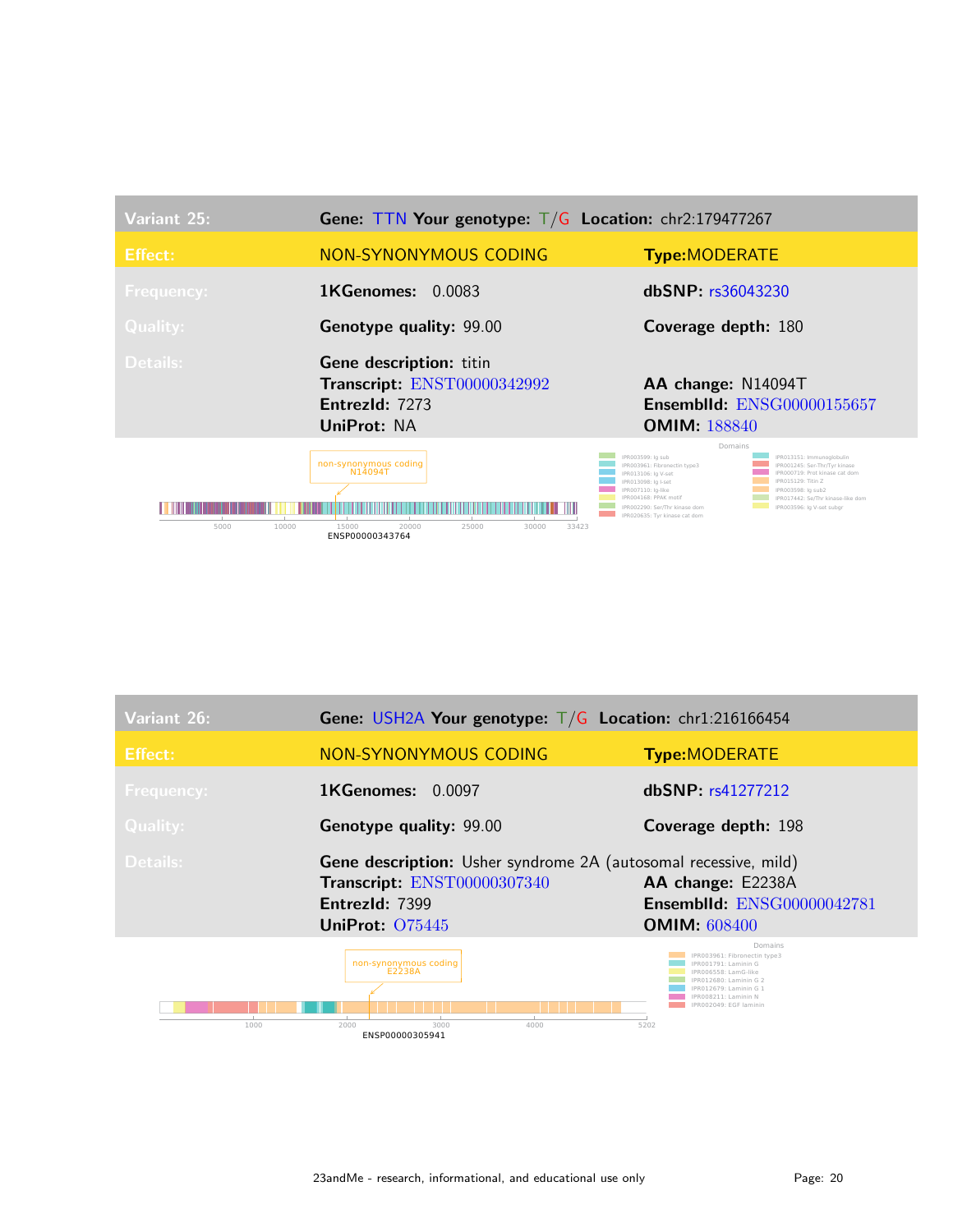| Variant 27:     | Gene: KRT85 Your genotype: C/T Location: chr12:52760957                                          |                                                          |
|-----------------|--------------------------------------------------------------------------------------------------|----------------------------------------------------------|
| dbSNP:          | <b>Annotation Present</b>                                                                        |                                                          |
| Frequency:      | <b>1KGenomes: 0.0266</b>                                                                         | dbSNP: rs61630004                                        |
| <b>Quality:</b> | <b>Genotype quality: 99.00</b>                                                                   | Coverage depth: 116                                      |
| Details:        | Gene description: keratin 85<br>Transcript: ENST00000257901<br>EntrezId: 3891<br>UniProt: P78386 | <b>Ensemblid: ENSG00000135443</b><br><b>OMIM: 602767</b> |

| Variant 28:       | <b>Gene: TPMT Your genotype:</b> $C/T$ <b>Location:</b> chr6:18139228                                                |                                                   |
|-------------------|----------------------------------------------------------------------------------------------------------------------|---------------------------------------------------|
| dbSNP:            | <b>Annotation Present</b>                                                                                            |                                                   |
| <b>Frequency:</b> | <b>1KGenomes: 0.0174</b>                                                                                             | dbSNP: r <sub>s</sub> 1800460                     |
| Quality:          | <b>Genotype quality: 99.00</b>                                                                                       | Coverage depth: 146                               |
| Details:          | Gene description: thiopurine S-methyltransferase<br>Transcript: ENST00000309983<br>EntrezId: 7172<br>UniProt: P51580 | Ensemblid: ENSG00000137364<br><b>OMIM: 187680</b> |

| Variant 29:       | Gene: TPMT Your genotype: $T/C$ Location: chr6:18130918                         |                                   |
|-------------------|---------------------------------------------------------------------------------|-----------------------------------|
| dbSNP:            | <b>Annotation Present</b>                                                       |                                   |
| <b>Frequency:</b> | $1$ KGenomes: $0.0462$                                                          | dbSNP: rsl142345                  |
| Quality:          | <b>Genotype quality: 99.00</b>                                                  | Coverage depth: 98                |
| Details:          | Gene description: thiopurine S-methyltransferase<br>Transcript: ENST00000309983 |                                   |
|                   | EntrezId: 7172                                                                  | <b>Ensemblid: ENSG00000137364</b> |
|                   | UniProt: $P51580$                                                               | <b>OMIM: 187680</b>               |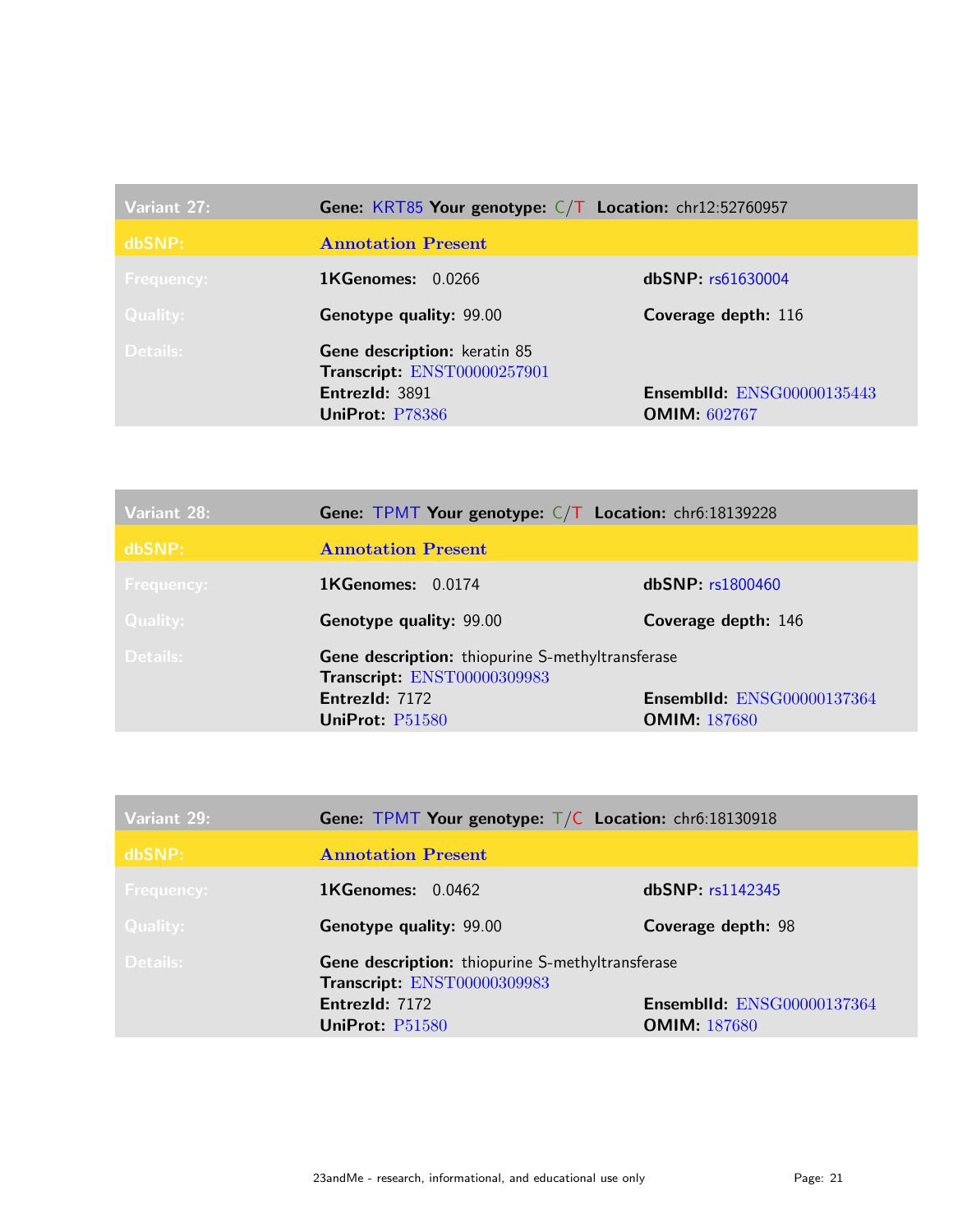| Variant 30:     | Gene: CRELD1 Your genotype: $C/T$ Location: chr3:9985136                               |                                   |
|-----------------|----------------------------------------------------------------------------------------|-----------------------------------|
| dbSNP:          | <b>Annotation Present</b>                                                              |                                   |
| Frequency:      | <b>1KGenomes: 0.0005</b>                                                               | dbSNP: rs28942091                 |
| <b>Quality:</b> | <b>Genotype quality: 99.00</b>                                                         | Coverage depth: 169               |
| Details:        | Gene description: cysteine-rich with EGF-like domains 1<br>Transcript: ENST00000326434 |                                   |
|                 | EntrezId: 78987                                                                        | <b>Ensemblid: ENSG00000163703</b> |
|                 | <b>UniProt: NA</b>                                                                     | <b>OMIM: 607170</b>               |

| Variant 31:       | <b>Gene: SPTA1 Your genotype: <math>G/T</math> Location: chr1:158624528</b>                                |                                                   |
|-------------------|------------------------------------------------------------------------------------------------------------|---------------------------------------------------|
| dbSNP:            | <b>Annotation Present</b>                                                                                  |                                                   |
| <b>Frequency:</b> | <b>1KGenomes: 0.0177</b>                                                                                   | dbSNP: rs35948326                                 |
| Quality:          | <b>Genotype quality: 99.00</b>                                                                             | Coverage depth: 103                               |
| Details:          | <b>Gene description:</b> spectrin, alpha, erythrocytic 1 (elliptocytosis 2)<br>Transcript: ENST00000368147 |                                                   |
|                   | EntrezId: 6708<br>UniProt: NA                                                                              | Ensemblid: ENSG00000163554<br><b>OMIM: 182860</b> |

| Variant 32:       | <b>Gene: IL23R Your genotype: G/A Location: chr1:67705958</b>                                                             |                                                          |
|-------------------|---------------------------------------------------------------------------------------------------------------------------|----------------------------------------------------------|
| dbSNP:            | <b>Annotation Present</b>                                                                                                 |                                                          |
| <b>Frequency:</b> | <b>1KGenomes: 0.0329</b>                                                                                                  | dbSNP: rs11209026                                        |
| Quality:          | <b>Genotype quality: 99.00</b>                                                                                            | Coverage depth: 71                                       |
| Details:          | Gene description: interleukin 23 receptor<br>Transcript: ENST00000395227<br><b>EntrezId: 149233</b><br><b>UniProt: NA</b> | <b>Ensemblid: ENSG00000162594</b><br><b>OMIM: 607562</b> |